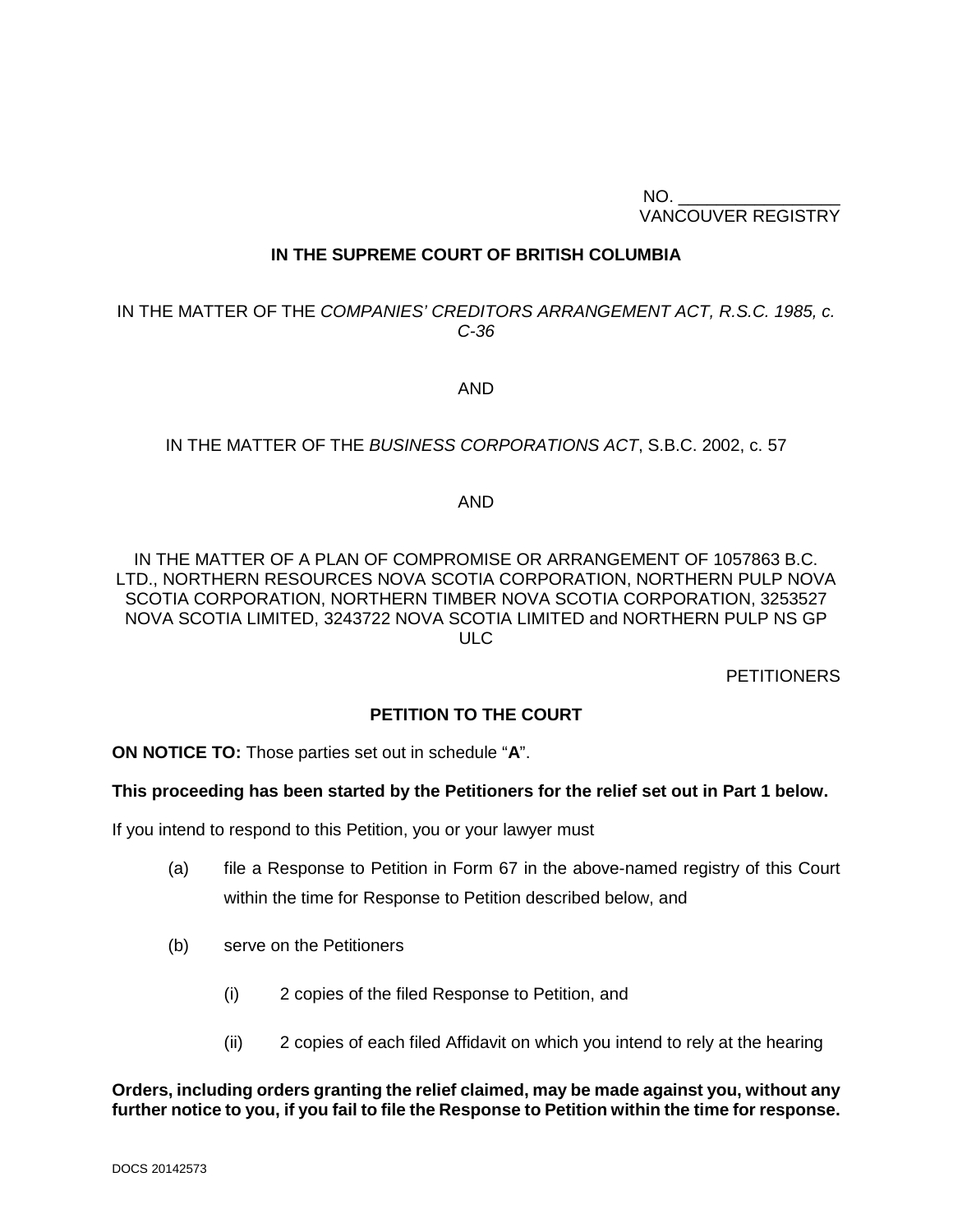#### **TIME FOR RESPONSE TO PETITION**

A Response to Petition must be filed and served on the Petitioners,

- (a) if you were served with the Petition anywhere in Canada, within 21 days after that service,
- (b) if you were served with the Petition anywhere in the United States of America, within 35 days after that service,
- (c) if you were served with the Petition anywhere else, within 49 days after that service, or
- (d) if the time for response has been set by order of the Court, within that time.

#### (1) **The address of the registry is:**

The Law Courts 800 Smithe Street Vancouver, BC

#### (2) **The ADDRESS FOR SERVICE of the Petitioners is:**

McCarthy Tétrault LLP Barristers & Solicitors Suite 2400, 745 Thurlow Street Vancouver BC V6E 0C5

### **Attention: Sean F. Collins**

DIRECT FAX number for service (if any): n/a EMAIL address for service (if any): scollins@mccarthy.ca

#### (3) **Name and office address of the Petitioners' lawyer:**

(same as above)

### **CLAIM OF THE PETITIONERS**

### **PART 1. ORDER SOUGHT**

 $1<sub>1</sub>$ The Petitioners seek an order substantially in the form of the draft order attached as schedule "**B**" to this petition (the "**Initial Order**"), granting, among other things, the following relief: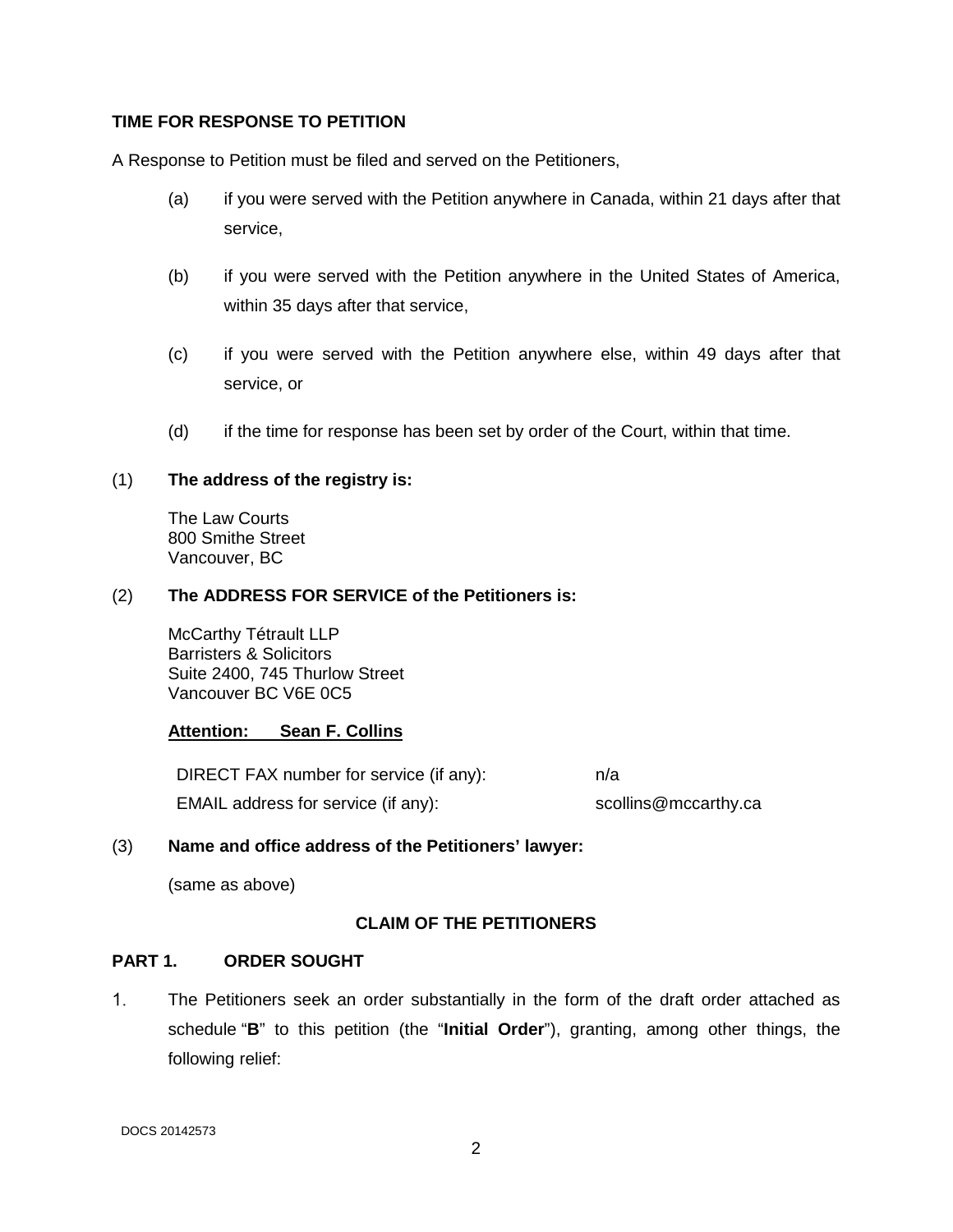- (a) deeming service of the application for the Initial Order to be good and sufficient;
- (b) declaring that the Petitioners are companies to which the *[Companies' Creditors](https://laws-lois.justice.gc.ca/eng/acts/c-36/)  [Arrangement](https://laws-lois.justice.gc.ca/eng/acts/c-36/)* Act (R.S.C., 1985, c. C-36) ("**CCAA**") applies;
- (c) extending the benefits and protection of the Initial Order, and imposing the restrictions contained in the Initial Order, to and on each of Northern Pulp Nova Scotia Limited Partnership and Northern Timber Nova Scotia Limited Partnership (the "**LP's**");
- (d) authorizing the Petitioners to carry on business in a manner consistent with the preservation of their business and property;
- (e) authorizing the Petitioners to pay the reasonable expenses incurred in carrying out their business in the ordinary course;
- (f) staying all proceedings, rights, and remedies against or in respect of the Petitioners, the LP's, their business or property, the Monitor (as defined below), and the directors of PEC (as defined below, but only as such proceedings relate to the Petitioners), except as otherwise set forth in the Initial Order;
- (g) appointing Ernst & Young Inc. ("**EY**") as the monitor (the "**Monitor**") of the Petitioners in these proceedings;
- (h) authorizing the Petitioners to pay the reasonable and documented fees and disbursements of their counsel, the Monitor and its counsel;
- (i) granting the Administration Charge and the Director and Officer Charge (each as defined below);
- (j) providing for a comeback hearing in respect of the relief granted under the Initial Order, on a date to be fixed by the Court (the "**Comeback Hearing**"); and
- (k) such further and other relief as may be sought by the Petitioners.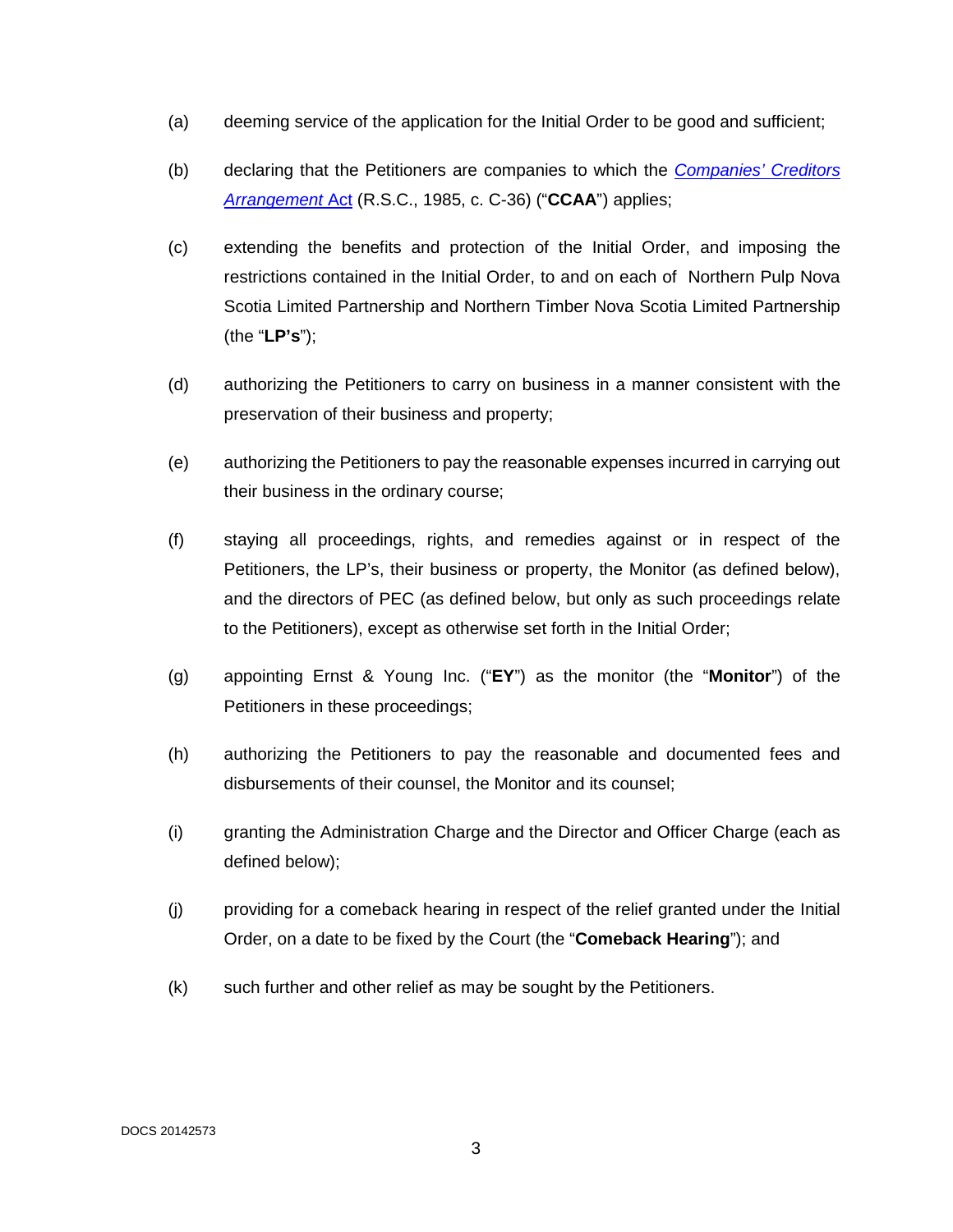#### **PART 2. FACTUAL BASIS**

- $1_{-}$ The material facts and background relating to this Petition are set forth in the Affidavit of Bruce Chapman (the "**Supporting Affidavit**"). Capitalized terms used herein and not otherwise defined shall have the meaning ascribed to them in the Supporting Affidavit.
- $2<sup>1</sup>$ 105 BC is a corporation incorporated under the laws of the Province of British Columbia and with a head office in Richmond, British Columbia. 105 BC controls each of the other Petitioners, who are a group of affiliated corporate entities, on a direct or indirect basis and manages the business operation of each of the other Petitioners. The Petitioners seek an initial stay of proceedings and related relief for the purposes of reorganizing their affairs and implementing their restructuring plan within these proceedings. On January 31, 2020, the Petitioners were forced to cease business operations of their Mill in Pictou County, Nova Scotia. As a consequence of the Mill's closure and the associated operational issues, the Petitioners face immediate and multiple challenges to their continued viability and project that they will run out of cash and access to any further capital in late July, 2020.
- $3<sup>1</sup>$ The closure of the Mill has resulted in lay offs of 302 employees, and has otherwise had a devastating effect on the Petitioners and their partners in the forestry industry. The closure of the Mill threatens the ability of the Petitioners to continue as a going-concern. The Petitioners believe they have various claims against the Province relating to the forced closure of the Mill and commence the within proceedings with the objective of resolving issues with the Province, restoring the Mill and relevant forestry assets to an operational state and re-engaging their workforces as soon as possible. In sum, the Petitioners seek a permanent and comprehensive solution to their fiscal challenges so as to improve liquidity and strengthen their financial position with a view ultimately to resuming operations at the Mill and maximizing value for all stakeholders.
- $4.$ With no ordinary course operational prospects to recommence producing pulp in the near future, the Petitioners find themselves in a liquidity crisis. The Petitioners' obligations and liabilities greatly exceed \$5,000,000. If CCAA protection is not granted:
	- (a) the Petitioners will be unable to transition the Mill and their operations into a safe and reversible state of hibernation and preservation, in an environmentally responsible manner;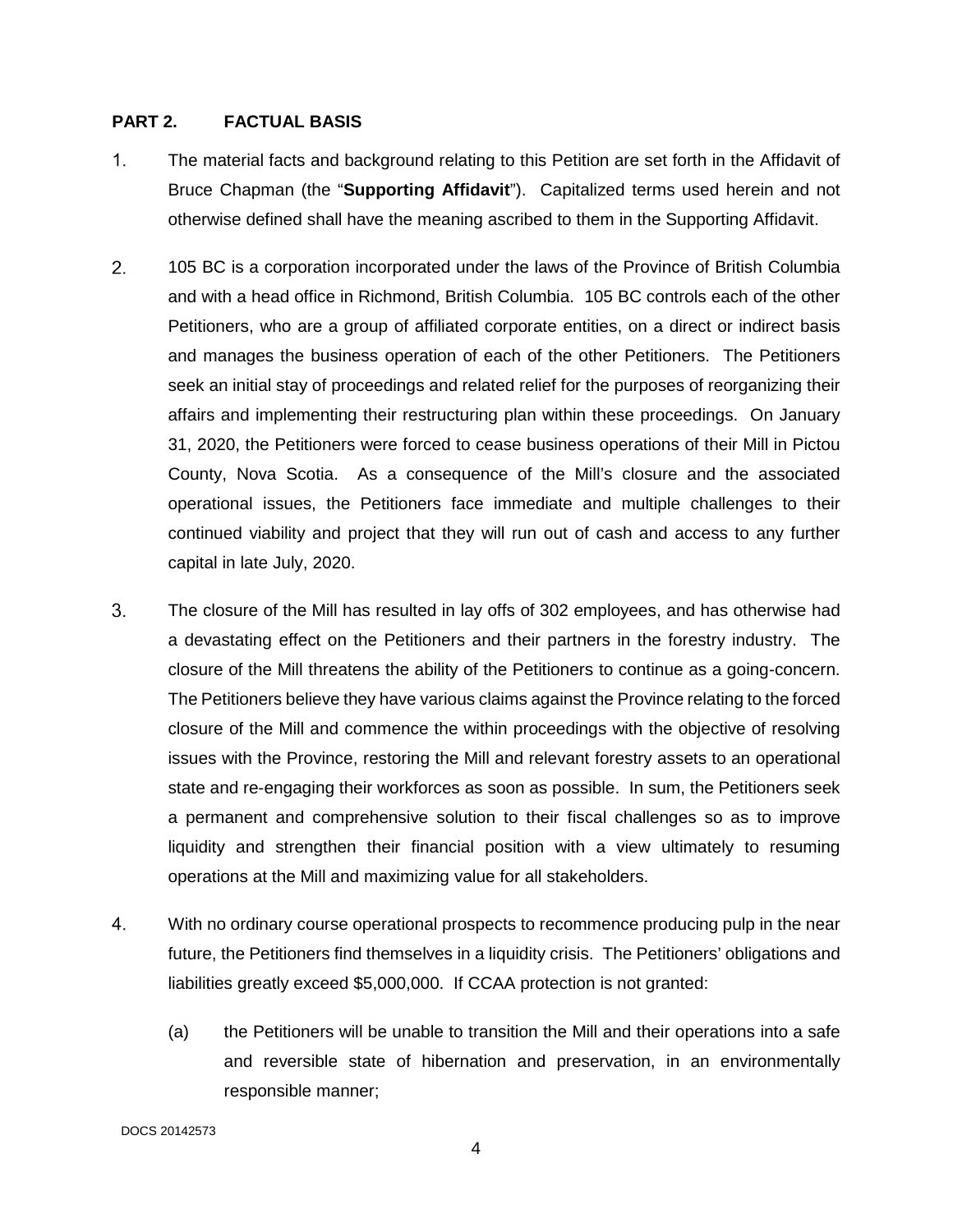- (b) there is a strong likelihood that the subject assets will lose all, or considerably all, of their going concern value;
- (c) the Petitioners will be unable to carefully monitor and regulate their operations at the Mill and ensure proper compliance with applicable laws;
- (d) the Mill and the corresponding forestry assets will likely not be restored to any operational state and the workforce will likely not be re-engaged;
- (e) creditors' recourse will be to pursue their individual remedies resulting in serious prejudice and damage to all affected stakeholders, further eliminating the possibility of the Petitioners successfully restructuring their operations and restoring the Mill and relevant forestry assets to an operational state and reengaging workforces; and
- (f) the value of the Mill and forestry assets will be significantly impaired without a responsible hibernation and maintenance program put in place.
- 5. If the Petitioners are granted a stay of proceedings under the CCAA, the Petitioners intend to work diligently towards the restructuring of their affairs, by:
	- (a) ensuring the orderly hibernation, care and maintenance of the Mill facilities and equipment and forestry assets, and supporting existing industry partnerships until such time as comprehensive restructuring alternatives are implemented;
	- (b) working with the Monitor and other professional advisers to assess various options available to remain a viable enterprise, going forward;
	- (c) engaging in discussions with the Province in connection with or arising from claims relating to the closure of the Mill and exploring alternatives for re-starting the Mill;
	- (d) working with regulators from the Province, representatives of the Monitor, local First Nations groups and other stakeholders to explore potential alternative means to preserve going concern asset value and prospects for re-starting the Mill; and
	- (e) reorganizing, re-negotiating, or eliminating any existing contracts of an onerous nature or any non-performing assets.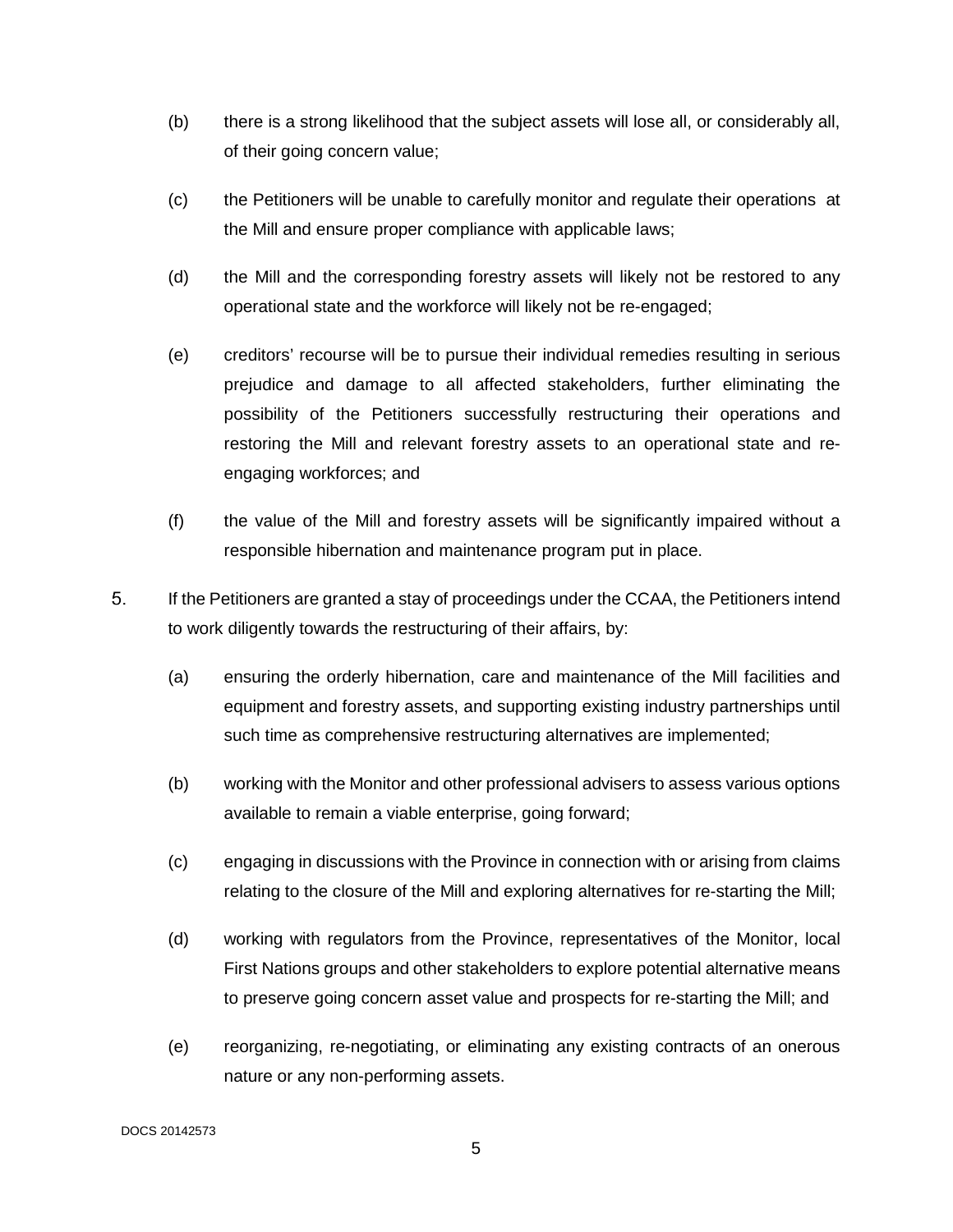### **I. RELIEF SOUGHT**

# *(a) Stay of Proceedings*

6. The Petitioners seek a stay of proceedings for an initial period of ten (10) days and seek the application of the stay of proceedings to and for the benefit of the LP's.

## *(b) Monitor*

 $7<sup>1</sup>$ The Petitioners seek an appointment of the Monitor in accordance with the CCAA. EY has consented to act as monitor in these proceedings.

# *(c) Administration Charge*

8. The Petitioners seek an administration charge over their assets, properties and undertakings, up to a maximum amount of \$500,000 (the "**Administration Charge**") to secure payment of the fees and disbursements of the Petitioners' legal counsel, the Monitor and the Monitor's legal counsel. Subject to exceptions identified in the Initial Order, the Administration Charge is to rank in priority to all other encumbrances, including all other Court-ordered charges. The Petitioners intend to seek an increase to the Administration Charge at the Comeback Hearing.

# *(d) Director and Officer Charge*

9. The Petitioners estimate that the priority payables in respect of which the director and officers have potential liability at any point in time during the CCAA process is approximately \$500,000. The Petitioners are seeking a charge in favour of their director and officers over the Petitioners' assets, properties, and undertakings up to a maximum amount of \$500,000 (the "**Director and Officer Charge**"), as provided for in the draft Initial Order, to indemnify the Petitioners' directors and officers in respect of liabilities they may incur in these proceedings. It is proposed that the Director and Officer Charge will also extend to benefit the directors of PEC for any claims that may be brought against them that relate to the Petitioners. The Petitioners have sought and obtained guidance from the Monitor in proposing this amount and anticipate seeking an increase to this amount at the Comeback Hearing.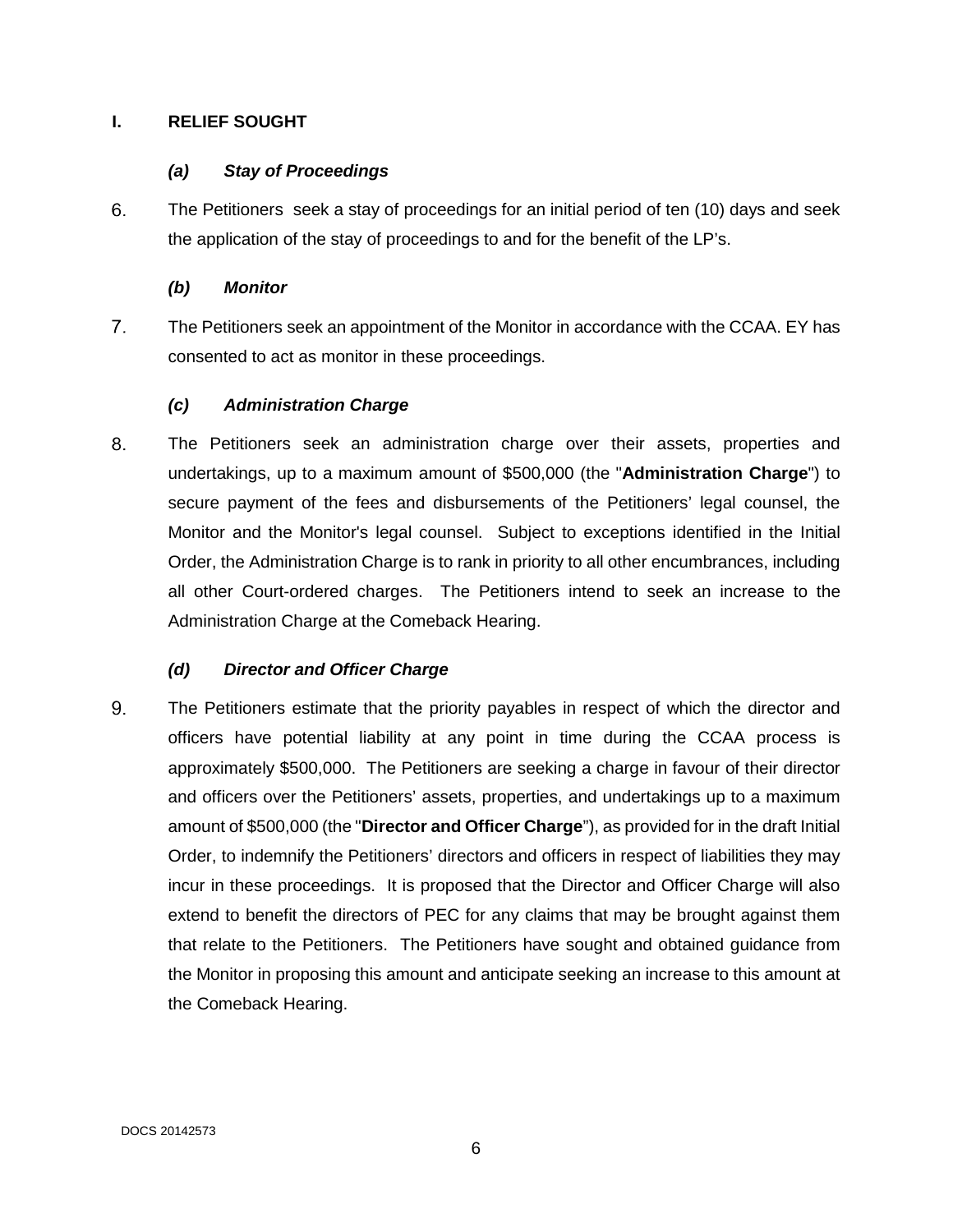## *(e) Anticipated Future Relief*

- In In the event that the Initial Order is granted, the Petitioners intend to seek additional relief at the Comeback Hearing through the granting of various amendments to the Initial Order (the "**Amended and Restated Initial Order**"). While the exact relief that will be sought by the Petitioners at the Comeback Hearing is still being developed, it is currently anticipated that the Amended and Restated Initial Order will include:
	- (a) an extension of the stay for a ninety day period;
	- (b) approval of an interim financing term sheet to allow future operational expenses to be satisfied;
	- (c) a key employee retention program to secure the continued retention of a select subset of critical employees and the granting of associated charges;
	- (d) a critical suppliers charge or, alternatively, authorization to pay pre-filing obligations that may be owing to critical vendors with the consent of the Monitor; and
	- (e) authorization to pay severance obligations to employees of the Mill that are currently not working, with the consent of the Monitor.
- The Petitioners reasonably expect to run out of liquidity in late July 2020**.** The Petitioners seek a stay of proceedings, in accordance with the provisions of the CCAA to maintain the *status quo*, so that they may explore, with the assistance of the Monitor, restructuring opportunities.

### **PART 3. LEGAL BASIS**

- *(a) Introduction*
- $1<sub>1</sub>$ The Petitioners rely on:
	- (a) the  $CCAA$ ;
	- (b) the *[Business Corporations Act](http://www.bclaws.ca/civix/document/id/complete/statreg/02057_01)*, S.B.C. 2002, as amended (the "**BCA**");
	- (c) the *[Bankruptcy and Insolvency Act](https://laws-lois.justice.gc.ca/eng/acts/b-3/)*, R.S.C. 1985, c. B-3 (the "**BIA**");

DOCS 20142573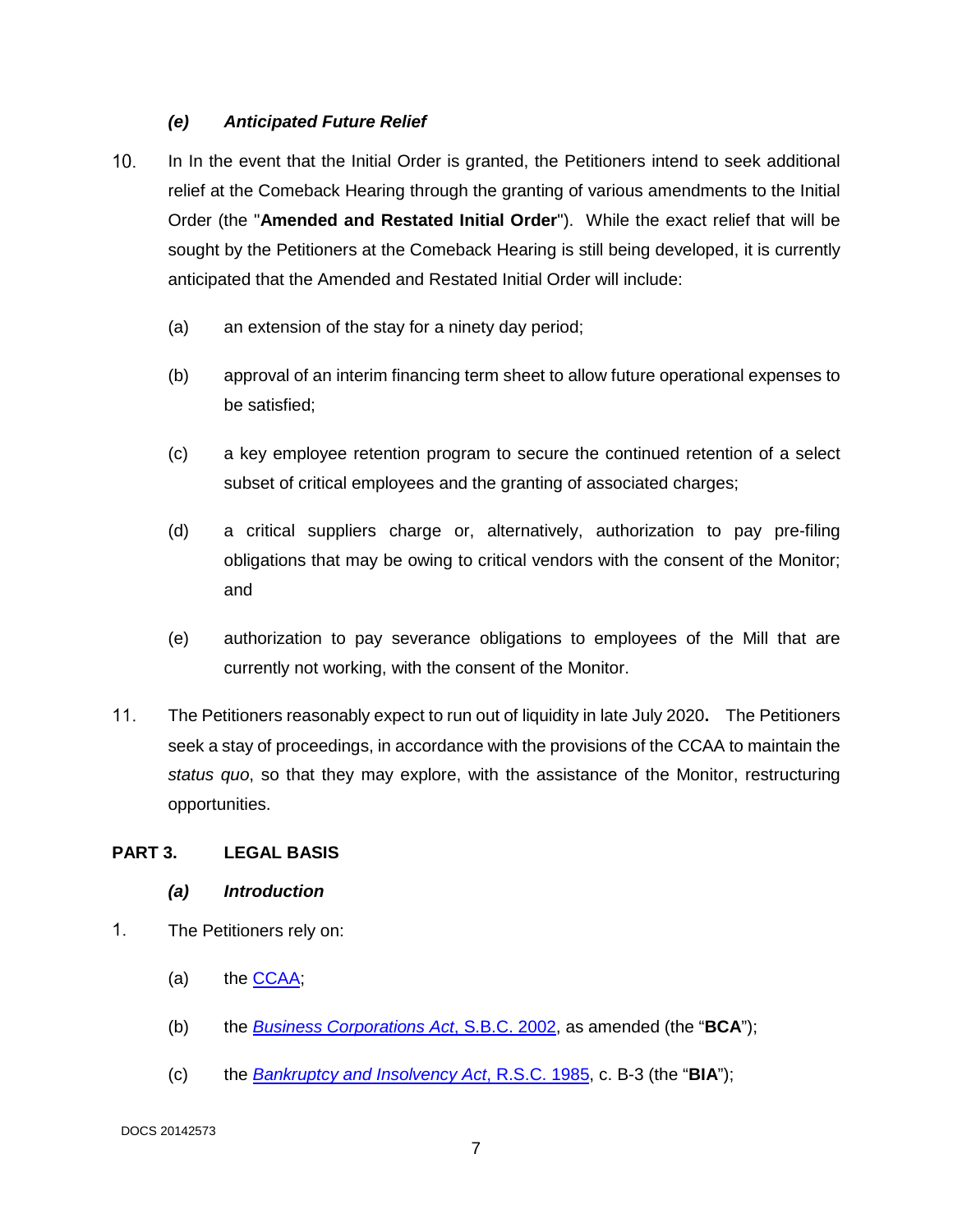- (d) the *[Supreme Court Civil Rules,](http://www.bclaws.ca/civix/document/id/lc/bcgaz2/v53n15_241-2010)* B.C. Reg. 241/2010, as amended;
- (e) the inherent and equitable jurisdiction of this Court;
- (f) such further and other legal basis as counsel may advise and this Court may allow.

### *(b) The Remedial Purpose of the CCAA*

 $2.$ The CCAA is remedial legislation, which affords Canadian courts with broad jurisdiction to approve and implement restructuring arrangements:

> The legislation is remedial in the purest sense in that it provides a means whereby the devastating social and economic effects of bankruptcy or creditor initiated termination of ongoing business operations can be avoided while a court-supervised attempt to reorganize the financial affairs of the debtor company is made.

#### *[Century Services Inc. v. Canada](https://www.canlii.org/en/ca/scc/doc/2010/2010scc60/2010scc60.pdf) (Attorney General***), 2010 SCC 60, at para. 59 [\[Century](https://www.canlii.org/en/ca/scc/doc/2010/2010scc60/2010scc60.pdf)  [Services\]](https://www.canlii.org/en/ca/scc/doc/2010/2010scc60/2010scc60.pdf).**

# *(c) Application of the CCAA*

 $3<sub>1</sub>$ The CCAA applies in respect of "affiliated debtor companies" if the claims against the affiliated debtor companies are of more than \$5,000,000. The CCAA defines "company" as a company, corporation or legal person incorporated by or under an Act of Parliament or of the legislature of a province. A "debtor company" is any company that is bankrupt or insolvent.

### **CCAA, ss. 2 and 3**

 $4.$ Each of the Petitioners are "companies" incorporated under either the BCA or the *Companies Act* (Nova Scotia).

# **CCAA, s. 2(1)**

### *(d) Insolvency*

5. Insolvency is not defined in the *CCAA*. Insolvency has been interpreted by the courts with reference to the three tests of insolvency set out in subsection 2(1) of the *Bankruptcy and*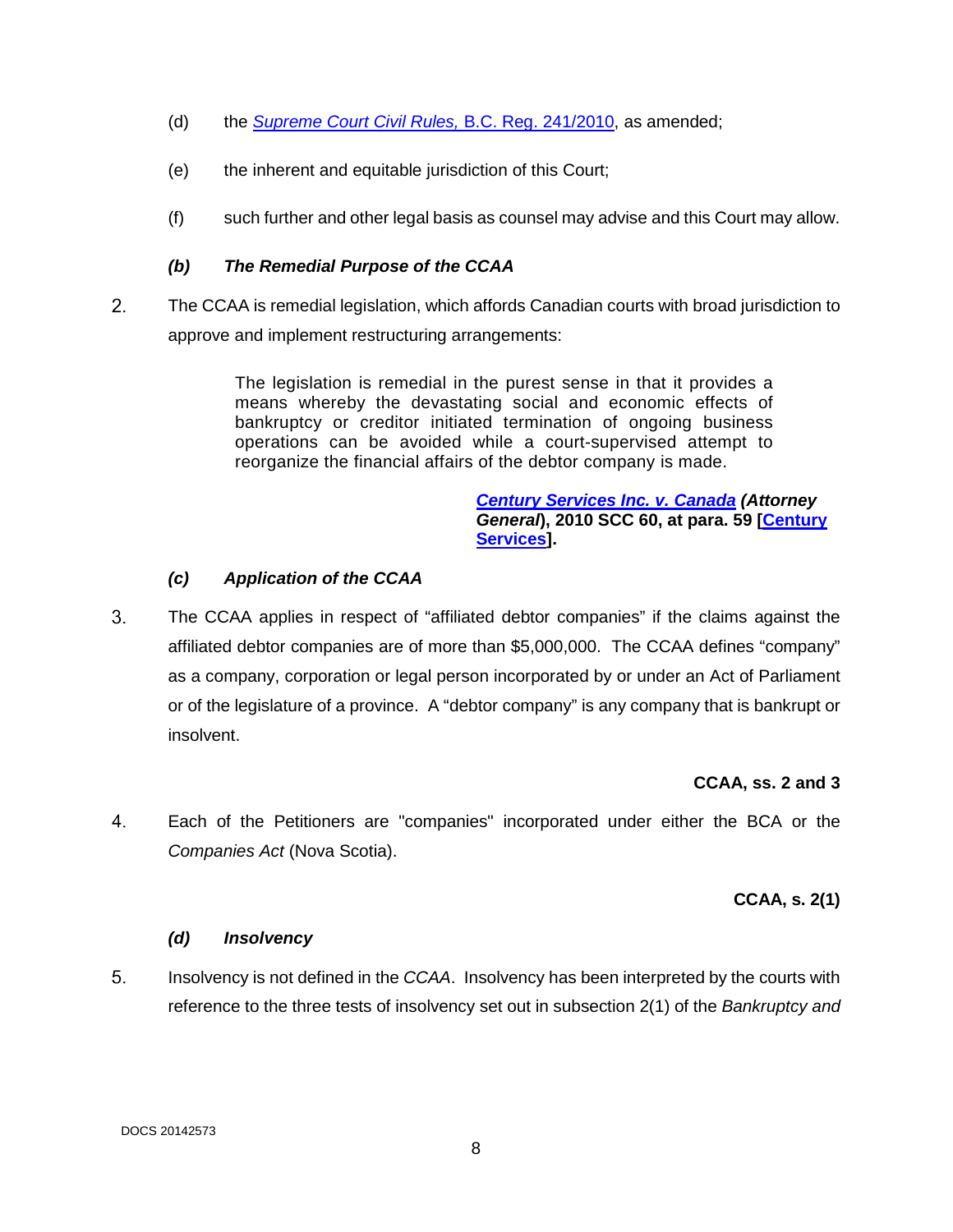*Insolvency Act,* R.S.C. 1985 c. B-3. A company is thus an insolvent "debtor company" under the *CCAA* if one of the following conditions exist:

- (a) the company is for any reason unable to meet its obligations as they generally become due;
- (b) the company has ceased paying its current obligations in the ordinary course of business as they generally become due; or,
- (c) the aggregate of the company's property is not, at a fair valuation, sufficient, or, if disposed of at a fairly conducted sale under legal process, would not be sufficient to enable payment of all of its obligations, due and accruing due.

**BIA, s. 2** 

### *[Re Stelco Inc](https://www.canlii.org/en/on/onsc/doc/2004/2004canlii24933/2004canlii24933.pdf)***., 2004 CanLII 24933, 48 C.B.R. (4th) 299 (Ont. S.C.), at paras. 21-22, 28 [\[Stelco\]](https://www.canlii.org/en/on/onsc/doc/2004/2004canlii24933/2004canlii24933.pdf); leave to appeal to C.A. refused, 2004 CarswellOnt 2936; leave to appeal to S.C.C. refused, [2004] S.C.C.A. No. 336**

6. In the context of the CCAA, branch (a) of this test has been interpreted expansively if the company is "reasonably expected to run out of liquidity within a reasonable proximity of time as compared with the time reasonably requested to implement a restructuring". These tests are disjunctive. A company satisfying any of these tests is considered insolvent for the purposes of the CCAA.

# *[Stelco,](https://www.canlii.org/en/on/onsc/doc/2004/2004canlii24933/2004canlii24933.pdf)* **at para 26.**

- $7<sup>1</sup>$ The Petitioners are insolvent within the meaning of the *Stelco* test. The realizable value of their assets is less than their obligations due and accruing due and, absent the granting of CCAA relief, they will run out of liquidity before they could implement a restructuring.
- 8. The Petitioners have complied with the obligations of subsection 10(2) of the CCAA, which sets out the documentation required in connection with a petition for an initial order. For ease of reference, this required documentation consists of:
	- (a) a statement indicating, on a weekly basis, the projected cash flow of the debtor company;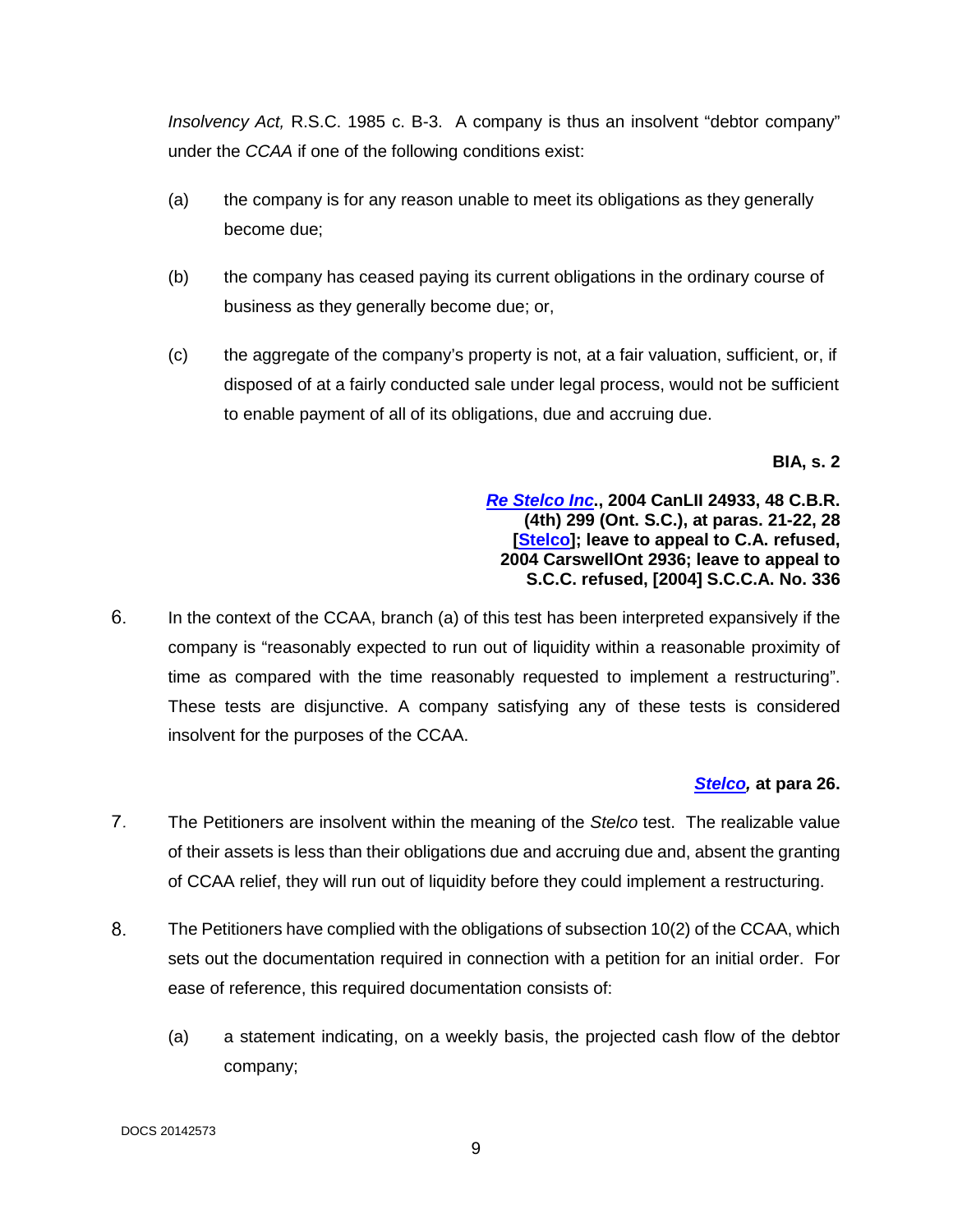- (b) a report containing the prescribed representations of the debtor company regarding the preparation of the cash-flow statement; and
- (c) copies of all financial statements, audited or unaudited, prepared during the year before the application or, if no such statements were prepared in that year, a copy of the most recent such statement.

## **CCAA, s. 10(a)**

## *(e) Jurisdiction*

9. This Court is the appropriate forum in which to initiate these proceedings. Section 9(1) of the CCAA permits an application under the CCAA to be made in the province within which a debtor's head office or chief place of business is located and, for the Petitioners, this is British Columbia.

## **CCAA, s. 9(1)**

 The Petitioners are a group of affiliated debtor companies with diverse assets and operations throughout Canada. The parent applicant and indirect shareholder of the Petitioners, 105 BC, has its head office and registered office in British Columbia. The "head office" of a company has been held to be "its registered head office" for the purposes of a CCAA filing. 105 BC's registered office is in British Columbia.

> *[Royal Bank of Canada et al. v Perfection Foods](https://nextcanada.westlaw.com/Document/Ie7269f33271044ebe0440021280d7cce/View/FullText.html?transitionType=UniqueDocItem&contextData=(sc.UserEnteredCitation)&userEnteredCitation=1991+CarswellPEI+159)  [Ltd. et al](https://nextcanada.westlaw.com/Document/Ie7269f33271044ebe0440021280d7cce/View/FullText.html?transitionType=UniqueDocItem&contextData=(sc.UserEnteredCitation)&userEnteredCitation=1991+CarswellPEI+159)* **1991 CarswellPEI 159 at para 41**

*[Oblats de Marie Immaculée du Manitoba Estate](https://www.canlii.org/en/sk/skqb/doc/2002/2002skqb161/2002skqb161.pdf)***, [2002 SKQB 161](https://www.canlii.org/en/sk/skqb/doc/2002/2002skqb161/2002skqb161.pdf) at para 44** 

**See also,** *[Smith Transportation Co., Ltd,](https://www.canlii.org/en/on/onsc/doc/1928/1928canlii421/1928canlii421.pdf)* **(1928) 2 [DLR](https://www.canlii.org/en/on/onsc/doc/1928/1928canlii421/1928canlii421.pdf) (Ont. Sup. Ct., in Bankruptcy) at page 511** 

- The head office the nerve center and mind and management of the Petitioners generally is in British Columbia, given that:
	- (a) the senior management of PEC, 105 BC and the controlling minds of each the Petitioners, all of whom are key to the successful restructuring, are located in British Columbia;
	- (b) the sole Director of the Petitioners and PEC, Tan Choong Wei (also known as Robin Tan), resides and works in British Columbia;

DOCS 20142573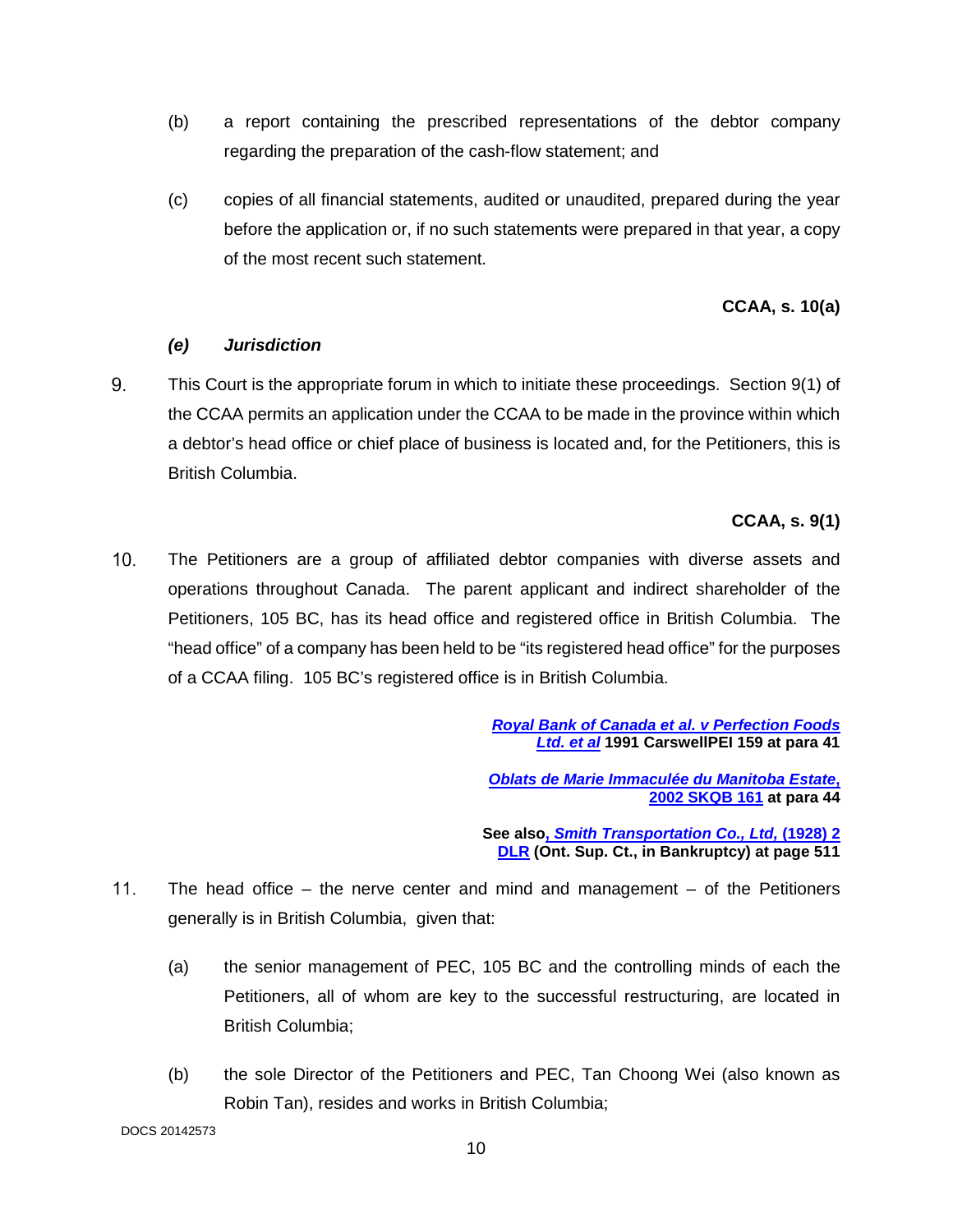- (c) all material finance and non-operational services to the Petitioners are provided from British Columbia pursuant to the PEC Management Services Agreement, including accounting and finance functions, investor relations, and all strategic and key operational decision making;
- (d) the accounting records of the Petitioners are maintained in the offices of PEC in British Columbia; and,
- (e) the Petitioners banking and treasury functions are based and domiciled in British Columbia, including the main bank accounts being located at the Royal Bank of Canada at 550 Victoria Street, Prince George, BC V2L 2K1, Canada.
- 12. The CCAA contemplates that the initial application is to be brought in the province where either the head office or chief place of business is situated. A review of decisions dealing with debtor group CCAA filings illustrates that the location of the group's substantial assets and/or the location of a subsidiary's operations, will not be determinative of jurisdiction.

### **See, e.g.,** *[Target Canada Co. \(Re\)](https://www.canlii.org/en/on/onsc/doc/2015/2015onsc303/2015onsc303.pdf)***, 2015 ONSC 303 at para. 29-30**

 In *Re Homburg Invest Inc.*, the Quebec Superior Court granted an Initial Order in favour of four Alberta-registered applicant debtor corporations and one Nova Scotia-registered applicant debtor corporation. The debtor group did not include a Quebec corporation and did not have material assets in Quebec. Similar to 105 BC's role with the other Petitioners, Quebec jurisdiction was established because senior management members of the parent company were based in Montreal and controlled the corporate group out of Montreal.

## *[Re Homburg Invest Inc.](https://www.insolvencies.deloitte.ca/Documents/ca_en_insolv_Homburg_Judgement_AmendedMotionForInitialOrder_20110909.pdf)* **(September 9, 2011), District of Montreal Court No. 500-11- 041305-117 (QC Sup. Ct. [Comm. Div.])**

 More recently, in *Re ITLA Grain Inc.*, this Court took jurisdiction and supervised CCAA proceedings involving a British Columbia corporation and an Alberta corporation that owned multiple grain and specialty crop handling facilities. The record indicates that the entirety of the operating assets, and the vast majority of employees, were located in Saskatchewan.

> *[Re ITLA Grain Inc.](https://www.pwc.com/ca/en/car/ilta-grain/assets/ilta-grain-005_070819.pdf)* **(July 7, 2019), Supreme Court of British Columbia No. S-197582**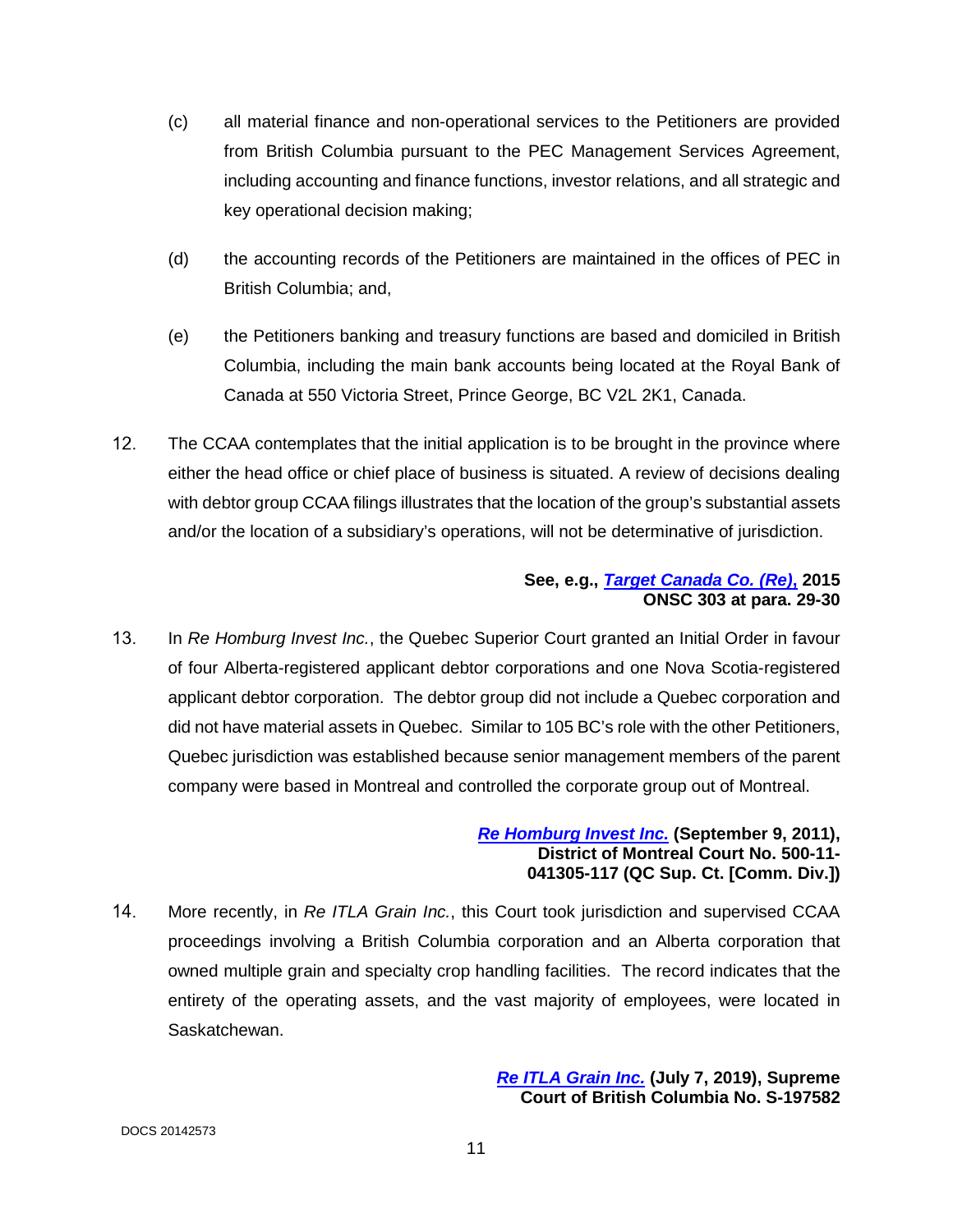## *(f) The Stay of Proceedings is Appropriate*

- The Petitioners request that this Court impose a stay of proceedings and that the stay of proceedings extend for the benefit of the LP's.
- 16. Section 11 of the CCAA provides that "... if an application is made under this Act in respect of a debtor company, the Court, on the application of any person interested in the matter, may, subject to the restrictions set out in this Act, on notice to any other person or without notice as it may see fit, make any order that it considers appropriate in the circumstances." Section 11.02 of the CCAA vests with the Court the power to order a stay of proceedings that temporarily prevents creditors from proceeding with claims against the debtor company and any affiliates. Courts may order a stay when it furthers the remedial purpose of the CCAA. Specifically:

The Court may grant a stay of proceedings pursuant to s. 11.02 of the CCAA in respect of a debtor company if it is satisfied that circumstances exist that make the order appropriate. In order to determine whether a stay order is appropriate the Court should consider the purpose behind the CCAA. The primary purpose of the CCAA is to maintain the *status quo* for a period while the debtor company consults with its creditors and stakeholders with a view to continuing the company's operations for the benefit of the company and its creditors. [Emphasis added]

**CCAA, s. 11.02** 

## *[Re JTI-Macdonald Corp.,](https://www.canlii.org/en/on/onsc/doc/2019/2019onsc1625/2019onsc1625.pdf)* **2019 ONSC 1625 [***[Re JTI-Macdonald Corp.](https://www.canlii.org/en/on/onsc/doc/2019/2019onsc1625/2019onsc1625.pdf)***], at para. 12**

17. A stay of enforcement actions preserves the status quo for the debtor company and prevents a creditor from gaining an unfair advantage over other creditors. The stay also facilitates the ongoing operations of the debtor company's business, preserves the value of such business, and provides the debtor company with the necessary time, flexibility and "breathing room" to carry out a court-supervised restructuring or organized sale process.

> *[Re Lehndorf General Partners Ltd.](https://nextcanada.westlaw.com/Document/I10b717cfa2ee63f0e0440003ba0d6c6d/View/FullText.html?transitionType=UniqueDocItem&contextData=(sc.Default)&userEnteredCitation=1993+CarswellOnt+183),* **1993 CarswellOnt 183, 17 C.B.R. (3d) 24 (Ont. Gen. Div.), at paras. 5-7.**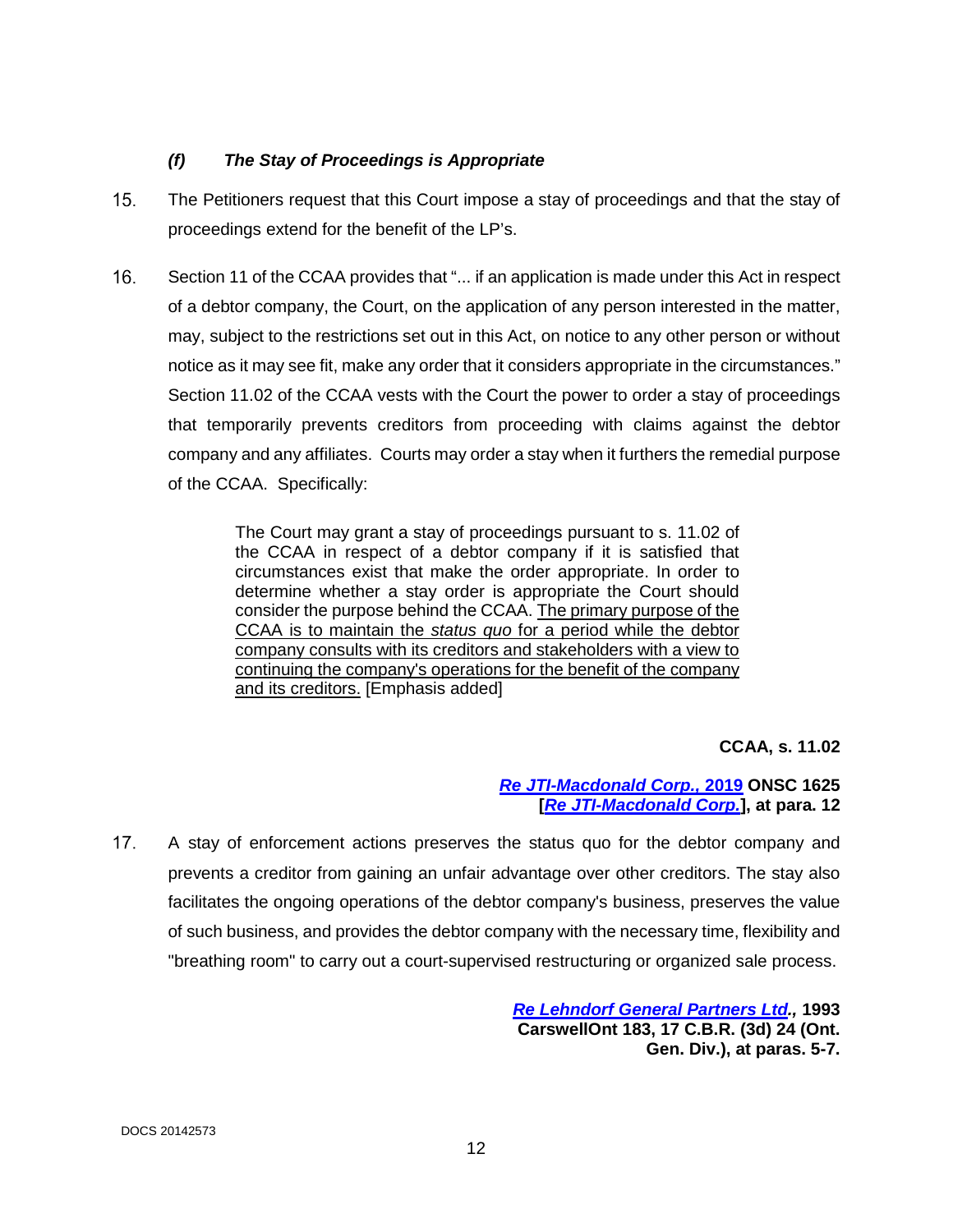Accordingly, imposing a stay of proceedings is the first step in all CCAA proceedings as it creates the necessary conditions within which the debtor company can advance a Courtsupervised attempt to reorganize its financial affairs.

## *[Century Services,](https://www.canlii.org/en/ca/scc/doc/2010/2010scc60/2010scc60.pdf)* **at paras. 58-60.**

 This Court has discretion under Section 11 of the CCAA to impose stays of proceedings in favour of "non-applicant third parties" where it is just and reasonable to do so.

#### **CCAA, s. 11**  *[Re JTI-Macdonald Corp.,](https://www.canlii.org/en/on/onsc/doc/2019/2019onsc1625/2019onsc1625.pdf)* **at para. 14.**

 A stay can be extended to non-applicants third parties, if they do not qualify as "companies" under the CCAA, where the operations of the business group, consisting of the debtor company and the third parties, are so intertwined that failure to do so would compromise the stay in respect of the debtor company:

> I am satisfied that if the stay against the applicant contained in the Initial Order is maintained, it should extend to CLCA and the outstanding Castor litigation. A CCAA court may exercise its jurisdiction to extend protection by way of the stay of proceedings to a partnership related to an applicant where it is just and reasonable or just and convenient to do so. The courts have held that this relief is appropriate where the operations of a debtor company are so intertwined with those of a partner or limited partnership in question that not extending the stay would significantly impair the effectiveness of a stay in respect of the debtor company. See *Re Prizm Income Fund* (2011), 75 C.B.R. (5th) 213 per Morawetz J. The stay is not granted under section 11 of the CCAA but rather under the court's inherent jurisdiction. It has its genesis in *Re Lehndorff General Partner Ltd.* (1993), 17 C.B.R. (3d) 24 and has been followed in several cases, including *Calmest Publishing Inc.* (2010) 2010 ONSC 222 (CanLII), 63 C.B.R. (5th) 115 per Pepall J. (as she then was) and *Re Calpine Energy Canada Ltd.* (2006), 2006 ABQB 153 (CanLII), 19 C.B.R. (5th) 187 per Romaine J. [Emphasis added]

### *[Re 4519922 Canada Inc.](https://www.canlii.org/en/on/onsc/doc/2015/2015onsc124/2015onsc124.pdf),* **2015 ONSC 124, at para. 37**

 Courts have found it "just and reasonable" to extend the stay of proceedings to nonapplicant third parties in a number of circumstances, including where: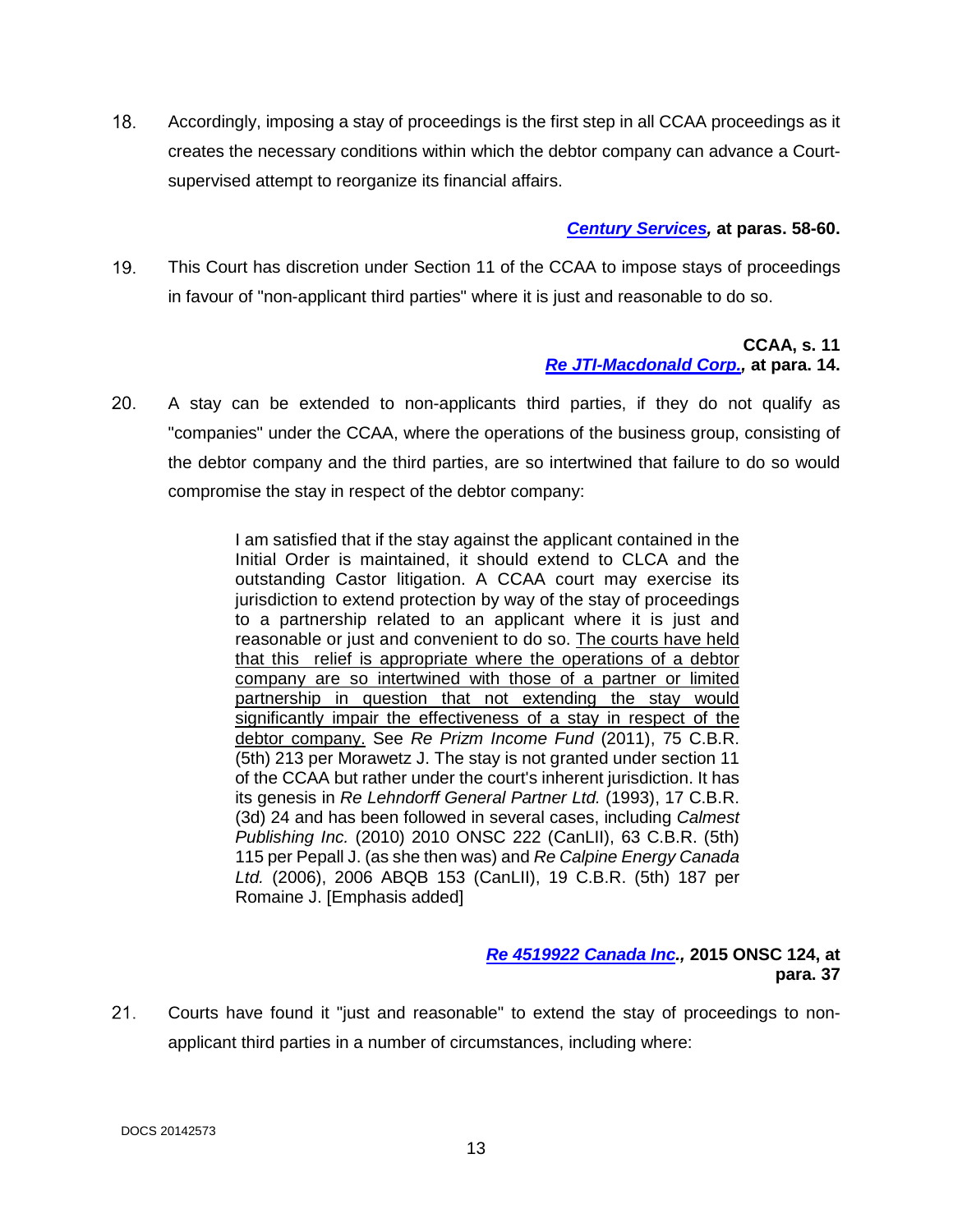- (a) the business and operations of the third party was significantly intertwined and integrated with those of the debtor company;
- (b) extending the stay to the third party would help maintain stability and value during the [CCAA](https://www.canlii.org/en/ca/laws/stat/rsc-1985-c-c-36/latest/rsc-1985-c-c-36.html) process;
- (c) not extending the stay to the third party would have a negative impact on the debtor company's ability to restructure, potentially jeopardizing the success of the restructuring and the continuance of the debtor company;
- (d) if the debtor company is prevented from concluding a successful restructuring with its creditors, the economic harm would be far-reaching and significant;
- (e) failure of the restructuring would be even more harmful to customers, suppliers, landlords and other counterparties whose rights would otherwise be stayed under the third party stay;
- (f) if the restructuring proceedings are successful, the debtor company will continue to operate for the benefit of all of its stakeholders, and its stakeholders will retain all of its remedies in the event of future breaches by the debtor company or breaches that are not related to the released claims; and,
- (g) the balance of convenience favours extending the stay to the third party.

### *[Re JTI-Macdonald Corp](https://www.canlii.org/en/on/onsc/doc/2019/2019onsc1625/2019onsc1625.pdf)***., at para. 15.**

- 22. Extending the stay to the LP's is necessary here because the fact of the commencement of these proceedings, for reasons including the declarations of insolvency, may jeopardize the business, property, and assets of the Petitioners. Any action initiated against the LP's could impact their equity interests in Northern Pulp or Northern Timber and would amount to indirect enforcement against Northern Pulp and Northern Timber.
- The LP's are integral to the Petitioners' business and organizational structure. To allow the Petitioners to successfully restructure, proceedings against the LP's must also be stayed.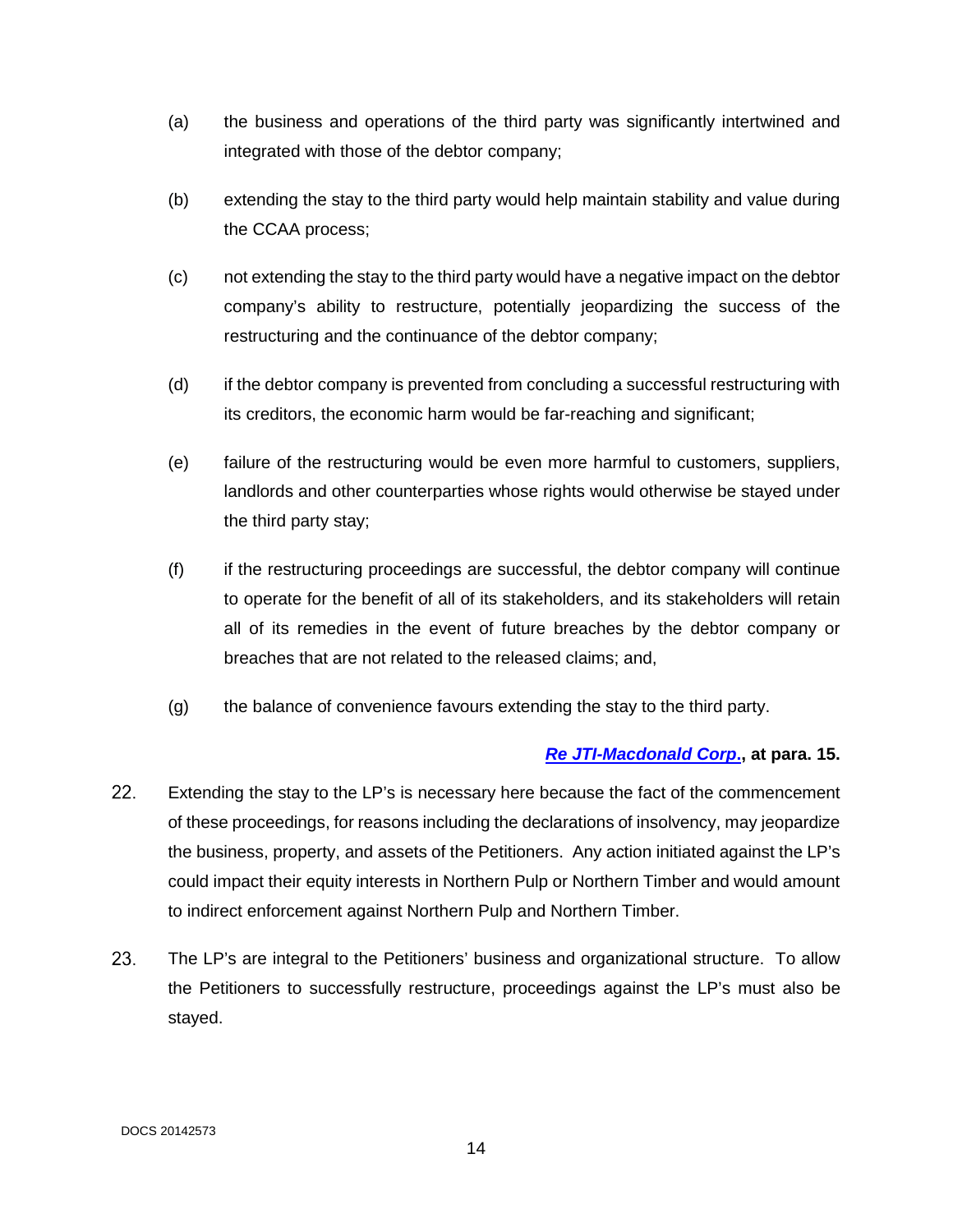## *(g) The Monitor Should be Appointed*

- 24. Section 11.7 of the CCAA provides that the Court shall appoint a person to monitor the business and affairs of a debtor company granted relief under the CCAA.
- The Petitioners seek to have EY appointed as Monitor in these proceedings. EY has not acted as auditor to the Petitioners within the last two years and therefore is not restricted from acting as Monitor by section 11.7(2) of the CCAA. EY has provided its consent to act as Monitor in these proceedings, should this Honourable Court grant the stay requested under the CCAA, and if so appointed.

## *(h) The Administration Charge*

- The Petitioners seek the Administration Charge in the amount of \$500,000 to secure the collective fees and disbursements incurred both before and after the commencement of these proceedings by legal counsel for the Petitioners, the proposed Monitor, and legal counsel for the proposed Monitor. The Petitioners have sought and obtained guidance from the Monitor in proposing this amount and anticipate seeking to increase this amount at the Comeback Hearing.
- 27. Section 11.52 of the *CCAA* expressly provides this Honourable Court with the power to grant a charge in respect of professional fees and disbursements on notice to affected secured creditors.

### *CCAA,* **S. 11.52**

 Courts have recognized that, unless professional advisor fees are protected with the benefit of a charge over the assets of a debtor company, the objectives of the CCAA would be frustrated because professionals would be unlikely to risk offering their services without any assurance of ultimately being paid. Specifically, any failure to provide protection for professional fees will "result in the overwhelming likelihood that the CCAA proceedings would come to an abrupt halt, followed, in all likelihood, by bankruptcy proceedings".

# *[Timminco Ltd., Re,](https://www.canlii.org/en/on/onsc/doc/2012/2012onsc506/2012onsc506.pdf)* **2012 ONSC 506 [***Timminco***], at para 66**

- The factors to be considered in determining whether to approve an administration charge are:
	- (a) the size and complexity of the business being restructured.

DOCS 20142573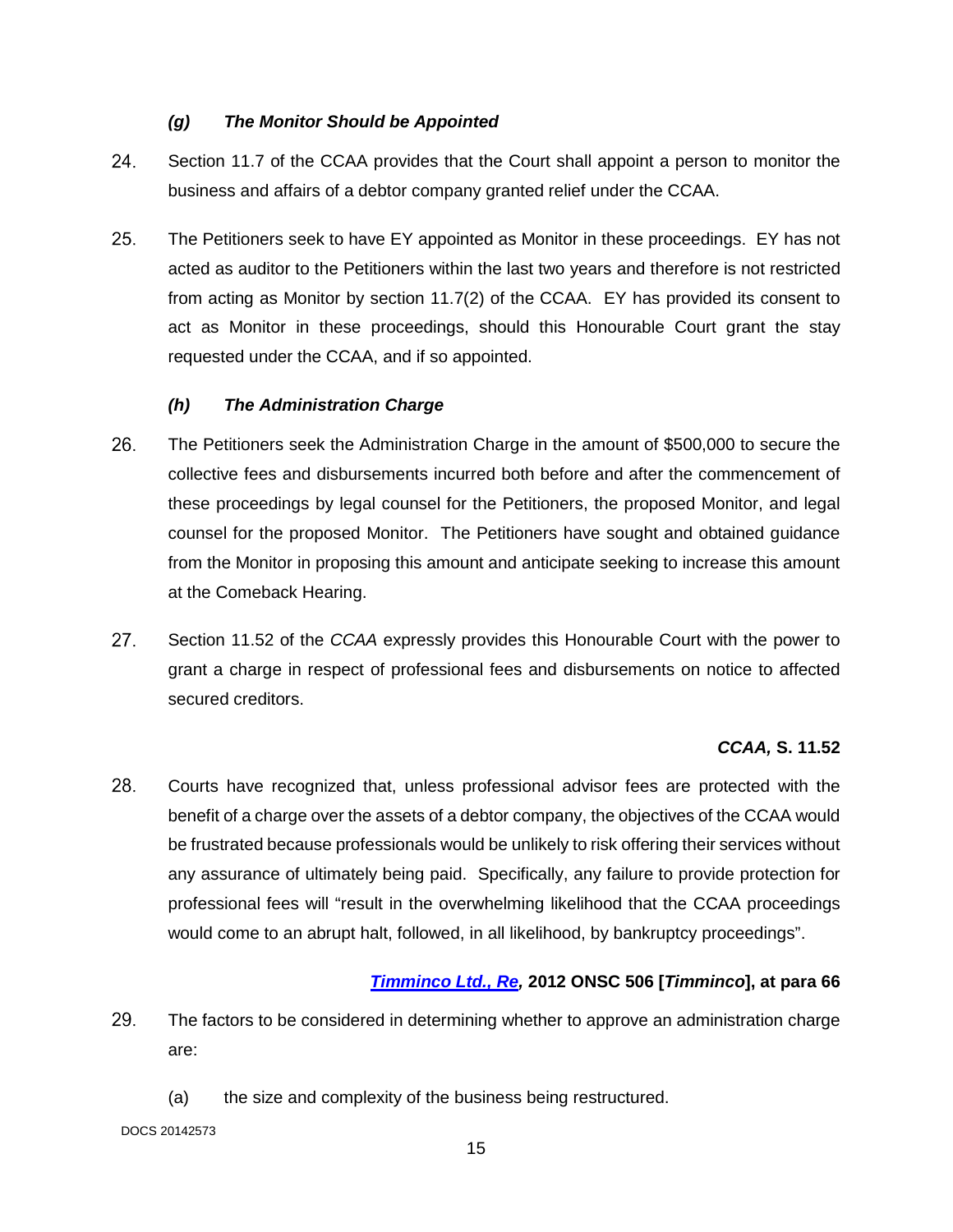- (b) the proposed role of the beneficiaries of the charge;
- (c) whether there is unwarranted duplication of roles;
- (d) whether the quantum of the proposed charge appears to be fair and reasonable;
- (e) the position of the secured creditors likely to be affected by the charge; and
- (f) the position of the Monitor.

## *[Re Canwest Publishing Inc./Publications Canwest Inc.](https://www.canlii.org/en/on/onsc/doc/2010/2010onsc222/2010onsc222.pdf),* **2010 ONSC 222, at para. 54**

 The quantum of the proposed Administration Charge was determined in consultation with the proposed Monitor and is fair and reasonable in light of the number of beneficiaries, the size and complexity of the business, and the complexity of the proposed restructuring.

## *(i) Director & Officer Charge*

- The Petitioners seek the Director & Officer Charge to secure the indemnity of the directors and officers of the Petitioners and, on a limited and restricted basis, the directors and officers of PEC. The proposed Monitor is supportive of the Director & Officer Charge and has recommended that the Director & Officer Charge be fixed at the amount of \$500,000.
- Under section 11.51 of the CCAA, the Court must be satisfied with the amount of the proposed charge, and the proposed charge may not provide coverage for the willful misconduct or gross negligence of any director or officer of a debtor company.

*CCAA,* **s. 11.51** 

#### *[Canwest Global Communications Corp, Re,](https://www.canlii.org/en/on/onsc/doc/2009/2009canlii55114/2009canlii55114.pdf)* **2009 CarswellOnt 6184, 59 CBR (5th) 72, [***Canwest Global***] at para 37**

### *Canwest Publishing***, at paras 56-57**

 Consistent with both the foregoing and the British Columbia Model CCAA Initial Order, the Director & Officer Charge is not intended to duplicate insurance coverage already in place under the Petitioners' existing directors' and officers' liability insurance policies, but rather, to supplement such coverage in the event that any particular claim is not insured under those policies.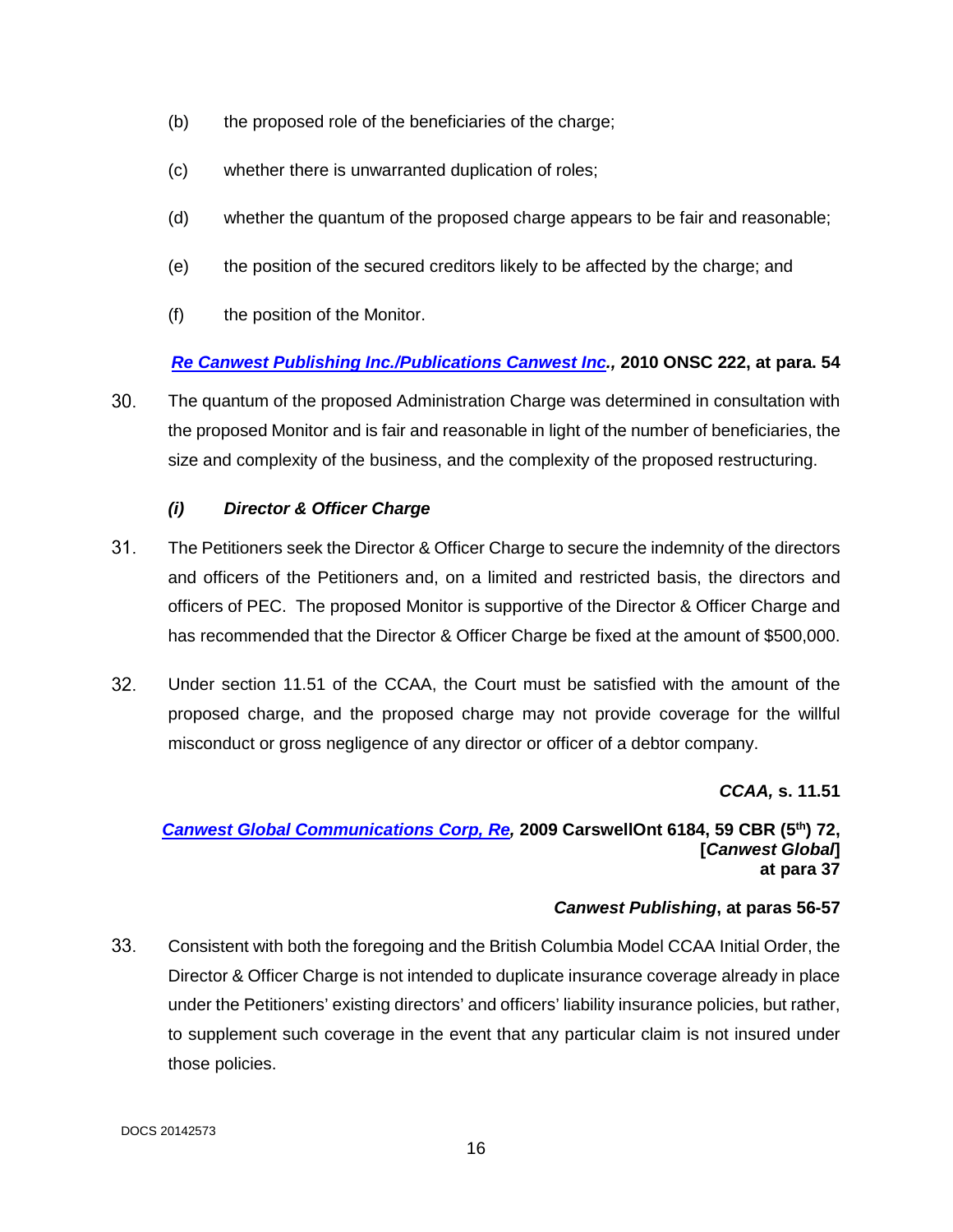The Petitioners also seek the extension of the Director and Officer Charge to benefit the directors of PEC, but only to the extent that claims or allegations are made against the directors of PEC that relate to the Petitioners. The Director and Officer Charge will not extend to the general benefit of the directors of PEC.

## **PART 4. MATERIALS TO BE RELIED ON**

- $1<sub>1</sub>$ Affidavit #1 of Bruce Chapman, to be sworn;
- $2.$ Such further and other materials as counsel may advise and the Court may allow.

The Petitioners estimate that the hearing of the Petition will take 2 hours.

DATED: June 15, 2020

Sean Collins Counsel for the Petitioners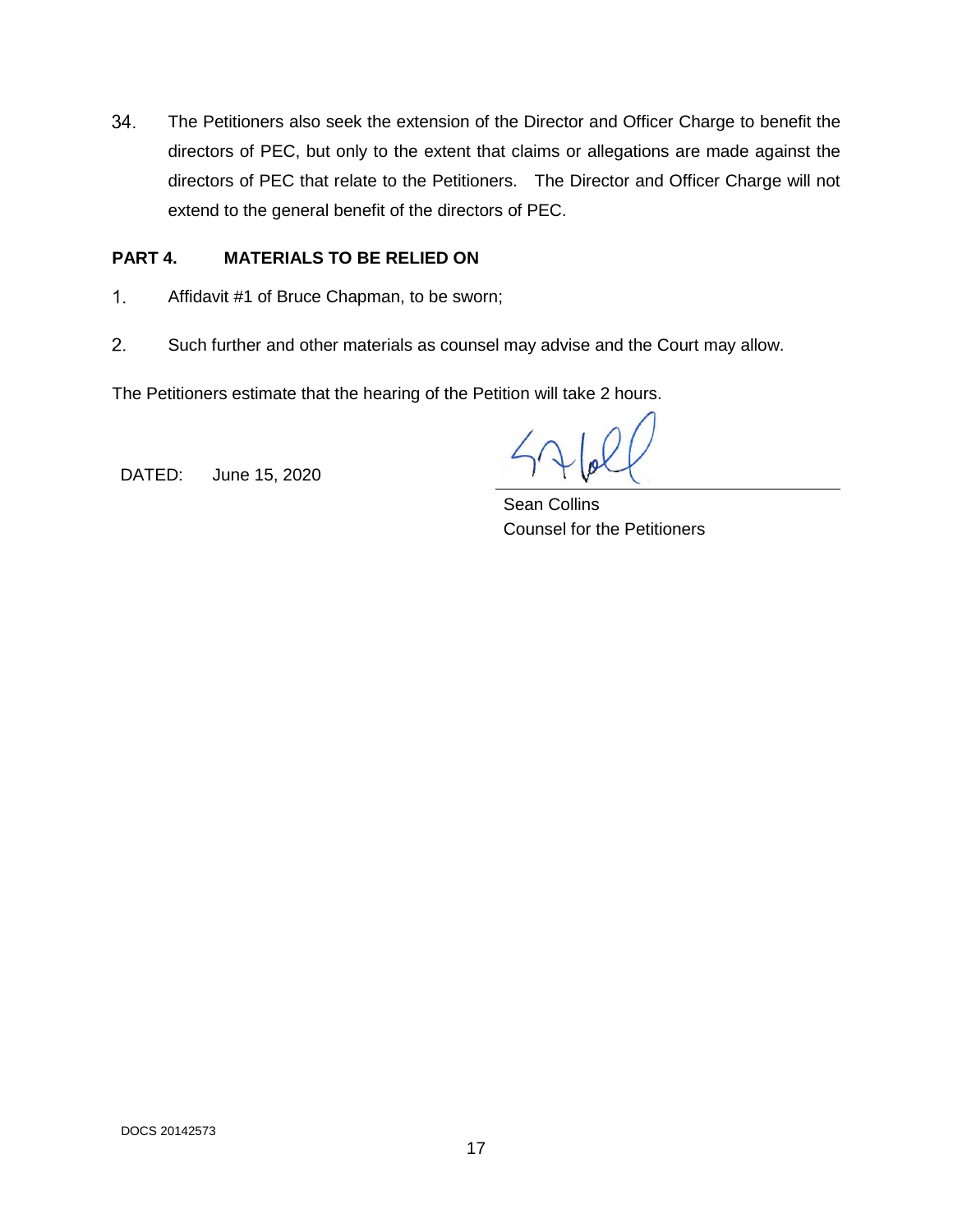| To be completed by the court only:                                                                       |                        |
|----------------------------------------------------------------------------------------------------------|------------------------|
| <b>Order Made</b>                                                                                        |                        |
| $\Box$                                                                                                   |                        |
| Part 1 of this Petition<br>with the following variations and additional terms:<br>$\left[ \quad \right]$ |                        |
|                                                                                                          |                        |
|                                                                                                          |                        |
|                                                                                                          |                        |
|                                                                                                          |                        |
|                                                                                                          |                        |
|                                                                                                          |                        |
|                                                                                                          |                        |
|                                                                                                          |                        |
|                                                                                                          |                        |
|                                                                                                          |                        |
|                                                                                                          |                        |
|                                                                                                          |                        |
|                                                                                                          |                        |
| DATED:                                                                                                   |                        |
|                                                                                                          | Signature of [ ] Judge |
|                                                                                                          | ] Master               |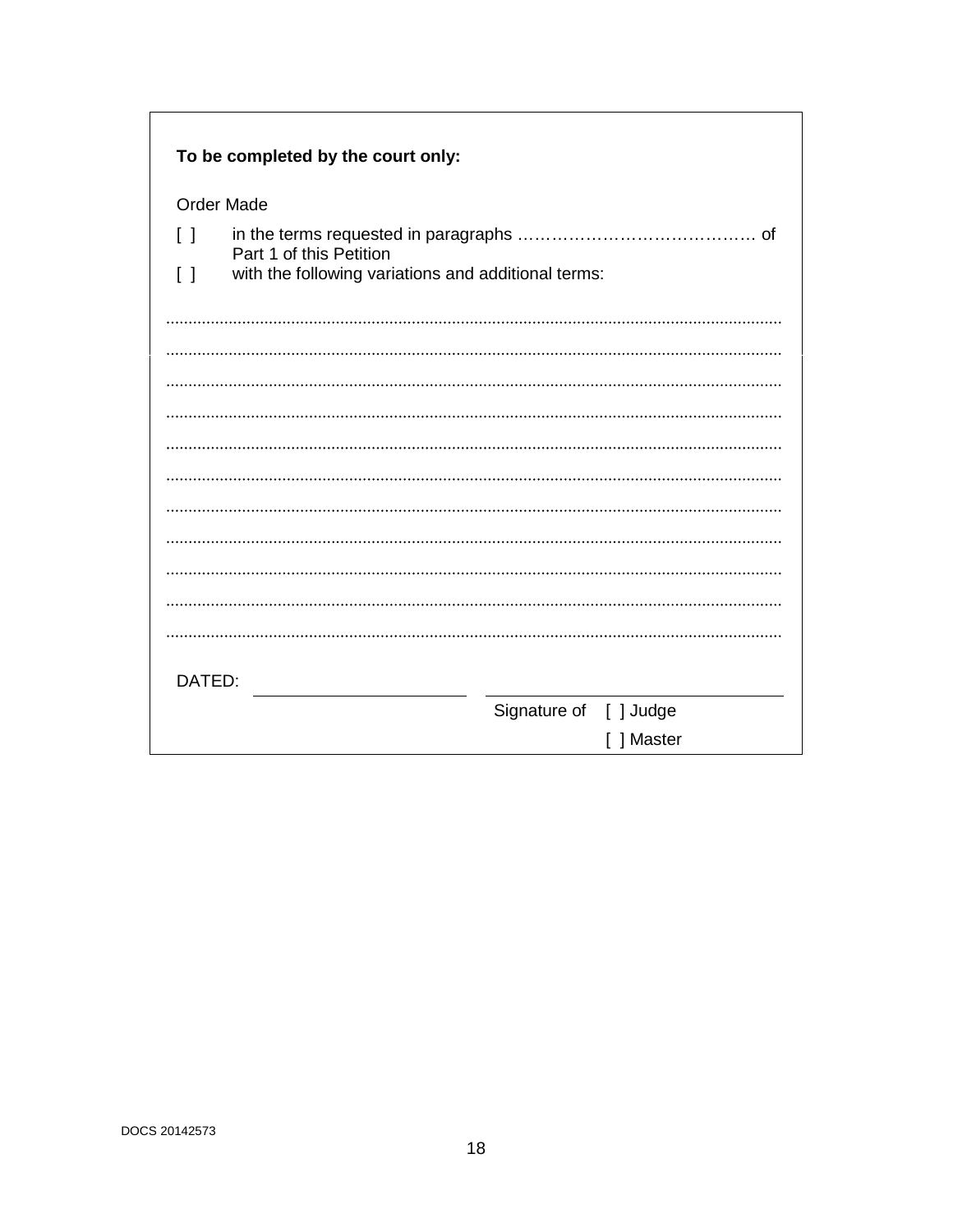## **SCHEDULE "A" NOTICE**

Nathanson Schachter & Thompson LLP 750 – 900 Howe Street Vancouver, BC V6Z 2M4

**Attention: Peter J. Reardon** 

E-mail: [preardon@nst.bc.ca](mailto:preardon@nst.bc.ca)

*Counsel to Paper Excellence Canada Holdings Corporation* 

Her Majesty the Queen in Right of the Province of Nova Scotia as represented by the Minister of Economic and Rural Development and Tourism 1660 Hollis Street Centennial Building, Suite 600 PO Box 2311 Halifax, NS B3J 3C8

#### **Attention: Jeannie Chow, CA**

E-mail: [chowjp@gov.ns.ca](mailto:chowjp@gov.ns.ca)  Fax: 902-424-0619 Fax: 902-424-1263

Her Majesty the Queen in Right of the Province of Nova Scotia as represented by the Minister of Economic and Rural Development 1660 Hollis Street 4 th Floor, 5151 Terminal Road PO Box 7 Halifax, NS B3J 2L6

#### **Attention: Marvyn Robar, Director Investment c/o Joe Pettigrew, Department of Justice**

Fax: 902-424-0619

Her Majesty the Queen in Right of the Province of Nova Scotia as represented by the Minister of Natural Resources Land Services Branch Department of Natural Resources PO Box 698 Halifax, NS B3J 2T9

#### **Attention: Manager of Acquisitions and Leases**

E-mail: [patebk@gov.ns.ca](mailto:patebk@gov.ns.ca) 

Fax: 902-424-3173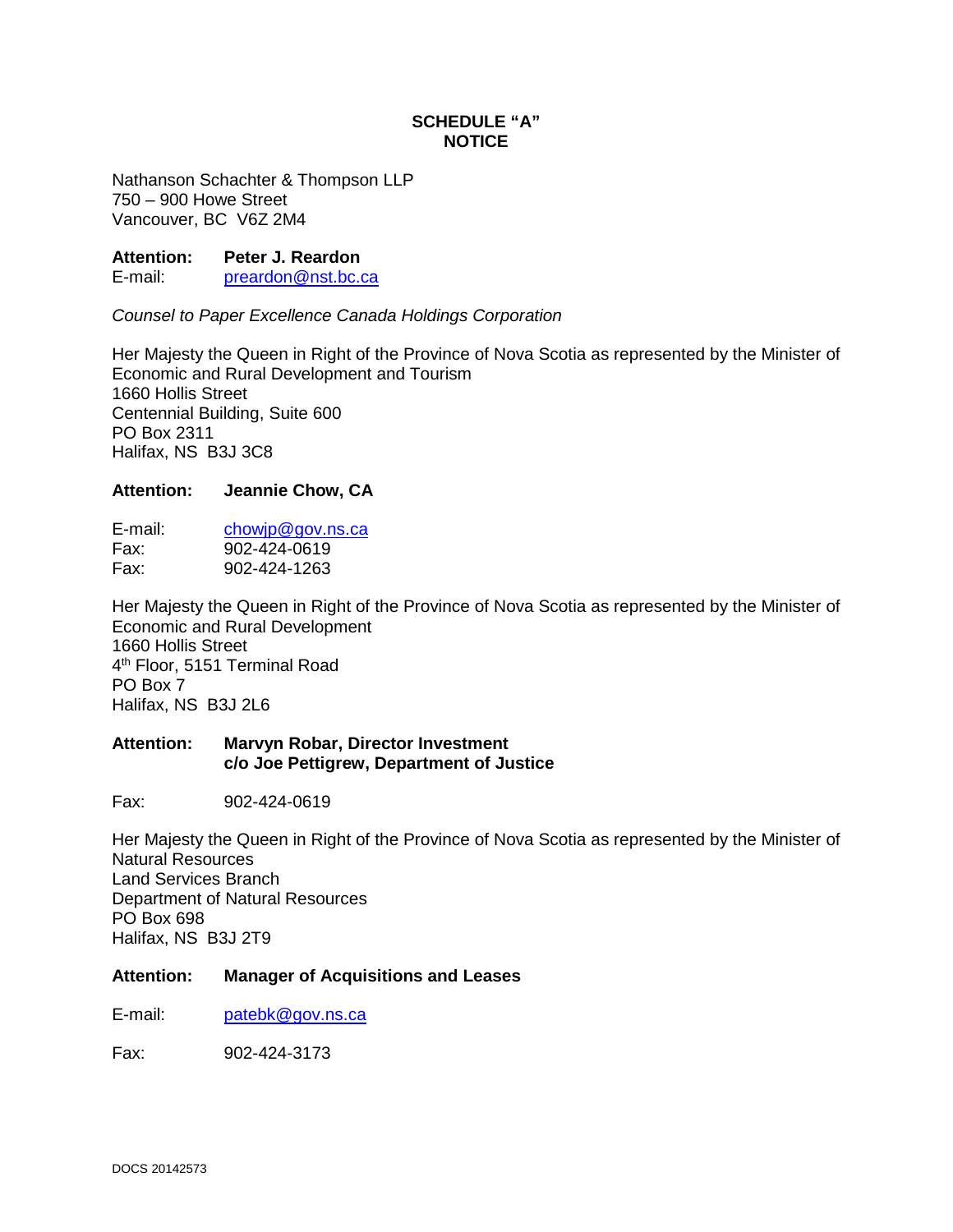### **SCHEDULE "B" INITIAL ORDER**

 $NO.$ VANCOUVER REGISTRY

## **IN THE SUPREME COURT OF BRITISH COLUMBIA**

IN THE MATTER OF THE COMPANIES' CREDITORS ARRANGEMENT ACT, R.S.C. 1985, c. C-36

AND

IN THE MATTER OF THE *BUSINESS CORPORATIONS ACT*,S.B.C. 2002, c. 57

AND

IN THE MATTER OF A PLAN OF COMPROMISE OR ARRANGEMENT OF 1057863 B.C. LTD., NORTHERN RESOURCES NOVA SCOTIA CORPORATION, NORTHERN PULP NOVA SCOTIA CORPORATION, NORTHERN TIMBER NOVA SCOTIA CORPORATION, 3253527 NOVA SCOTIA LIMITED, 3243722 NOVA SCOTIA LIMITED and NORTHERN PULP NS GP ULC

**PETITIONERS** 

FRIDAY, THE 19TH DAY

OF JUNE, 2020

### **ORDER MADE AFTER APPLICATION**

) ) )

BEFORE THE HONOURABLE MADAM JUSTICE FITZPATRIC ) ) )

ON THE APPLICATION of the Petitioners coming on for hearing at Vancouver, British Columbia on the 19th day of June, 2020 (the "**Order Date**"); AND ON HEARING Sean Collins, counsel for the Petitioners and those other counsel listed on Schedule "**A**" hereto; AND UPON READING the material filed, including the First Affidavit of Bruce Chapman sworn June \_\_\_, 2020 (the "**Supporting Affidavit**") and the consent of Ernst & Young Inc. to act as Monitor; AND UPON BEING ADVISED that the secured creditors and others who are likely to be affected by the charges created herein were given notice; AND pursuant to the *Companies' Creditors Arrangement Act,* R.S.C. 1985 c. C-36 as amended (the "**CCAA**"), the British Columbia Supreme Court Civil Rules and the inherent jurisdiction of this Honourable Court;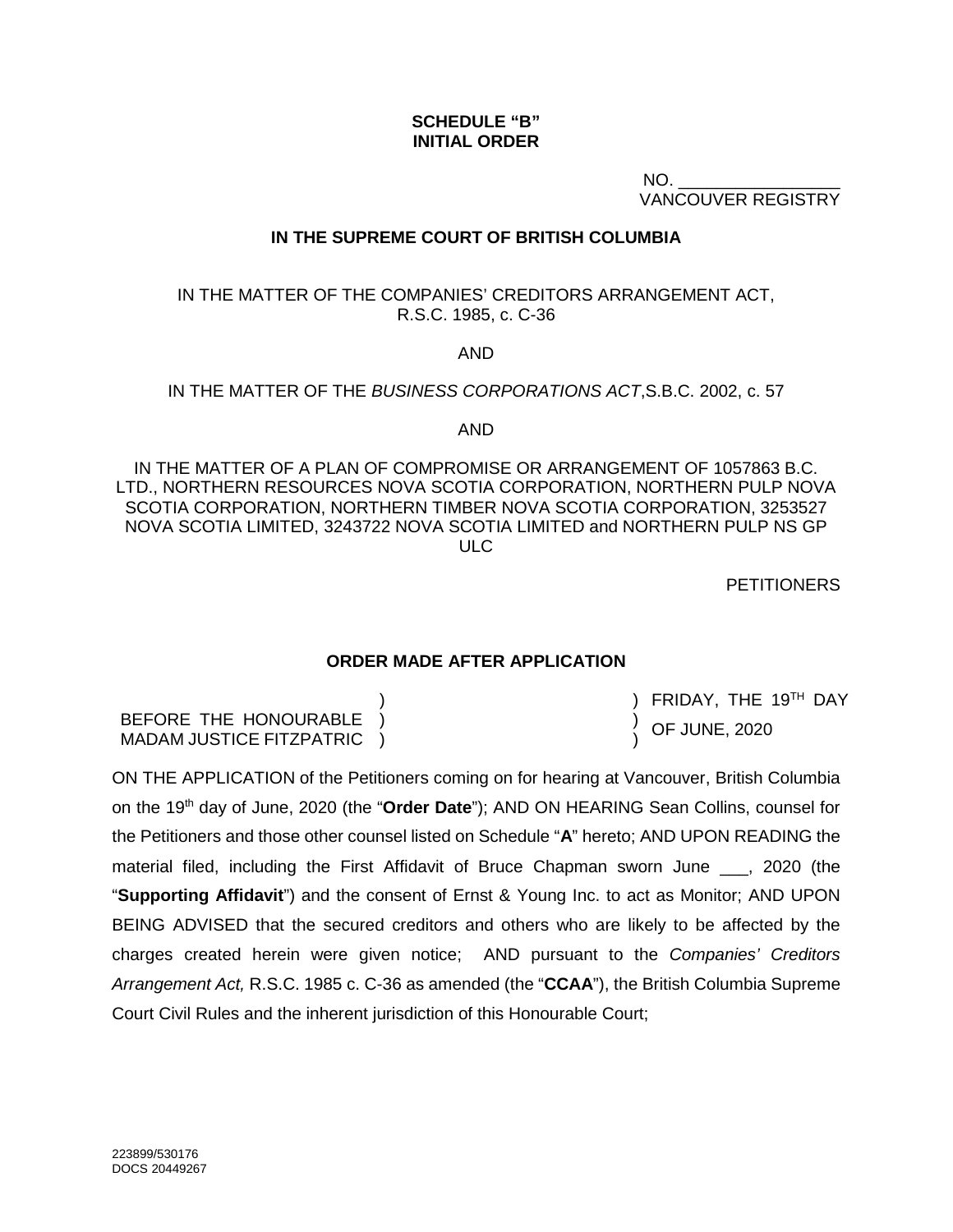## THIS COURT ORDERS AND DECLARES that:

## **JURISDICTION**

1. The Petitioners are companies to which the CCAA applies. For greater certainty, Northern Pulp Nova Scotia Limited Partnership and Northern Timber Nova Scotia Limited Partnership shall enjoy the benefits of the protections provided herein, and shall be subject to the same restrictions hereunder.

# **SUBSEQUENT HEARING DATE**

2. The hearing of the Petitioners' application for an extension of the Stay Period (as defined in paragraph [9](#page-23-0) of this Order) and for any ancillary relief shall be held at the Courthouse at 800 Smithe Street, Vancouver, British Columbia at \_\_: \_\_ \_\_.m. on \_\_\_\_\_\_\_\_, the \_\_\_\_ day of June, 2020 or such other date as this Court may order.

### **POSSESSION OF PROPERTY AND OPERATIONS**

- 3. Subject to this Order and any further Order of this Court, the Petitioners shall remain in possession and control of their current and future assets, undertakings and properties of every nature and kind whatsoever, and wherever situate including all proceeds thereof (the "**Property**"), and continue to carry on its business (the "**Business**") in the ordinary course and in a manner consistent with the preservation of the Business and the Property. The Petitioners shall be authorized and empowered to continue to retain and employ the employees, consultants, agents, experts, accountants, counsel and such other persons (collectively, "**Assistants**") currently retained or employed by them, with liberty to retain such further Assistants as it deems reasonably necessary or desirable in the ordinary course of business or for carrying out the terms of this Order.
- 4. The Petitioners shall be entitled, but not required, to pay the following expenses which may have been incurred prior to the Order Date:
	- (a) all outstanding wages, salaries, employee and pension benefits (including long and short term disability payments), vacation pay and expenses (but excluding severance pay) payable before or after the Order Date, in each case incurred in the ordinary course of business and consistent with the relevant compensation policies and arrangements existing at the time incurred (collectively "**Wages**"); and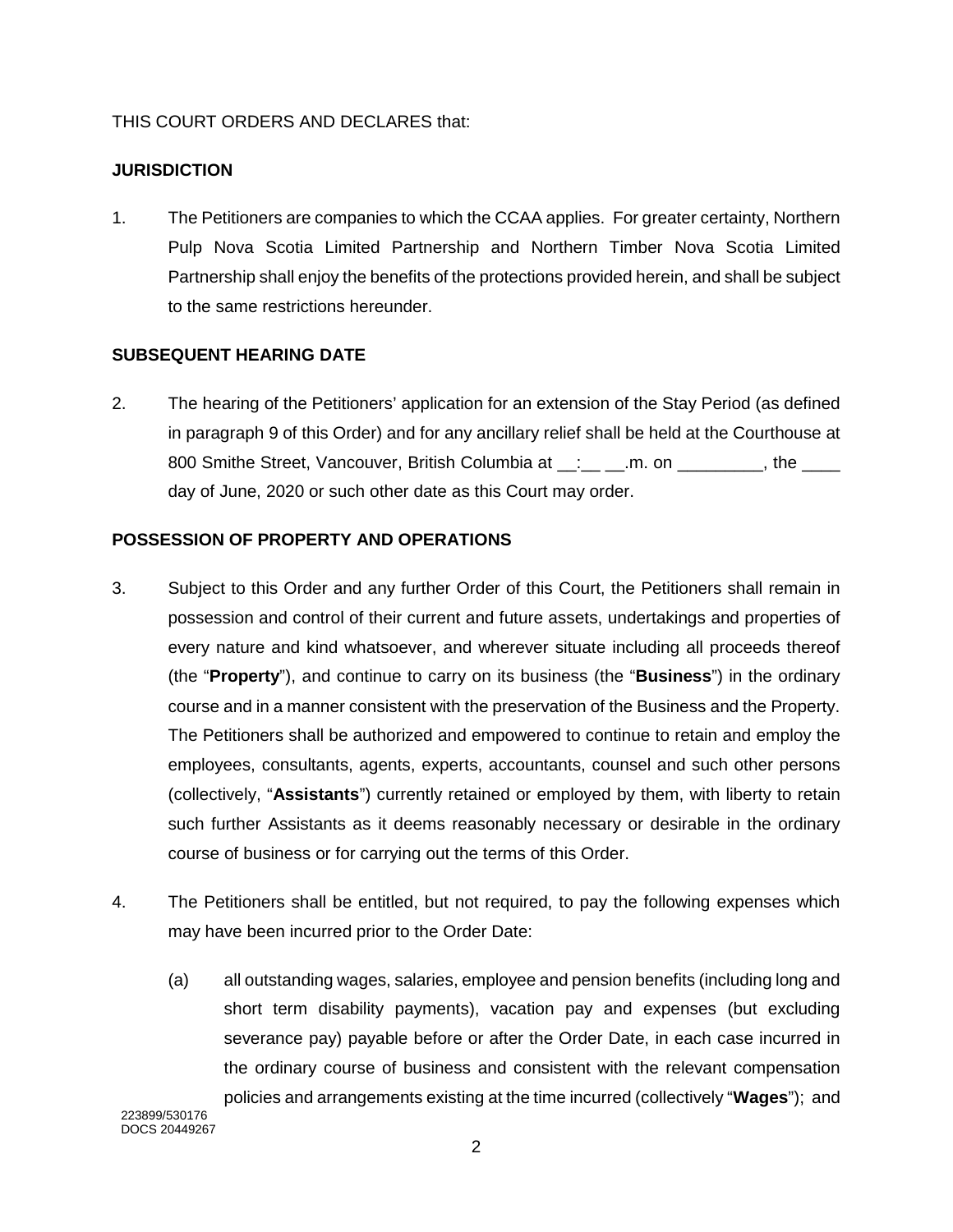- <span id="page-21-0"></span>(b) the fees and disbursements of any Assistants retained or employed by the Petitioners which are related to the Petitioners' restructuring, at their standard rates and charges, including payment of the fees and disbursements of legal counsel retained by the Petitioners, whenever and wherever incurred, in respect of: and
	- (i) these proceedings or any other similar proceedings in other jurisdictions in which the Petitioners or any subsidiaries or affiliated companies of the Petitioners are domiciled;
	- (ii) any litigation in which the Petitioners are named as a party or are otherwise involved, whether commenced before or after the Order Date; and
	- (iii) any related corporate matters.
- 5. Except as otherwise provided herein, the Petitioners shall be entitled to pay all expenses reasonably incurred by the Petitioners in carrying on the Business in the ordinary course following the Order Date, and in carrying out the provisions of this Order, which expenses shall include, without limitation:
	- (a) all expenses and capital expenditures reasonably incurred and which are necessary for the preservation of the Property or the Business including, without limitation, payments on account of insurance (including directors' and officers' insurance), maintenance and security services, provided that any capital expenditure exceeding \$ shall be approved by the Monitor;
	- (b) all obligations incurred by the Petitioners after the Order Date, including without limitation, with respect to goods and services actually supplied to the Petitioners following the Order Date (including those under purchase orders outstanding at the Order Date but excluding any interest on the Petitioners' obligations incurred prior to the Order Date); and
	- (c) fees and disbursements of the kind referred to in paragraph [4\(b\)](#page-21-0) which may be incurred after the Order Date.
- 6. The Petitioners are authorized to remit, in accordance with legal requirements, or pay: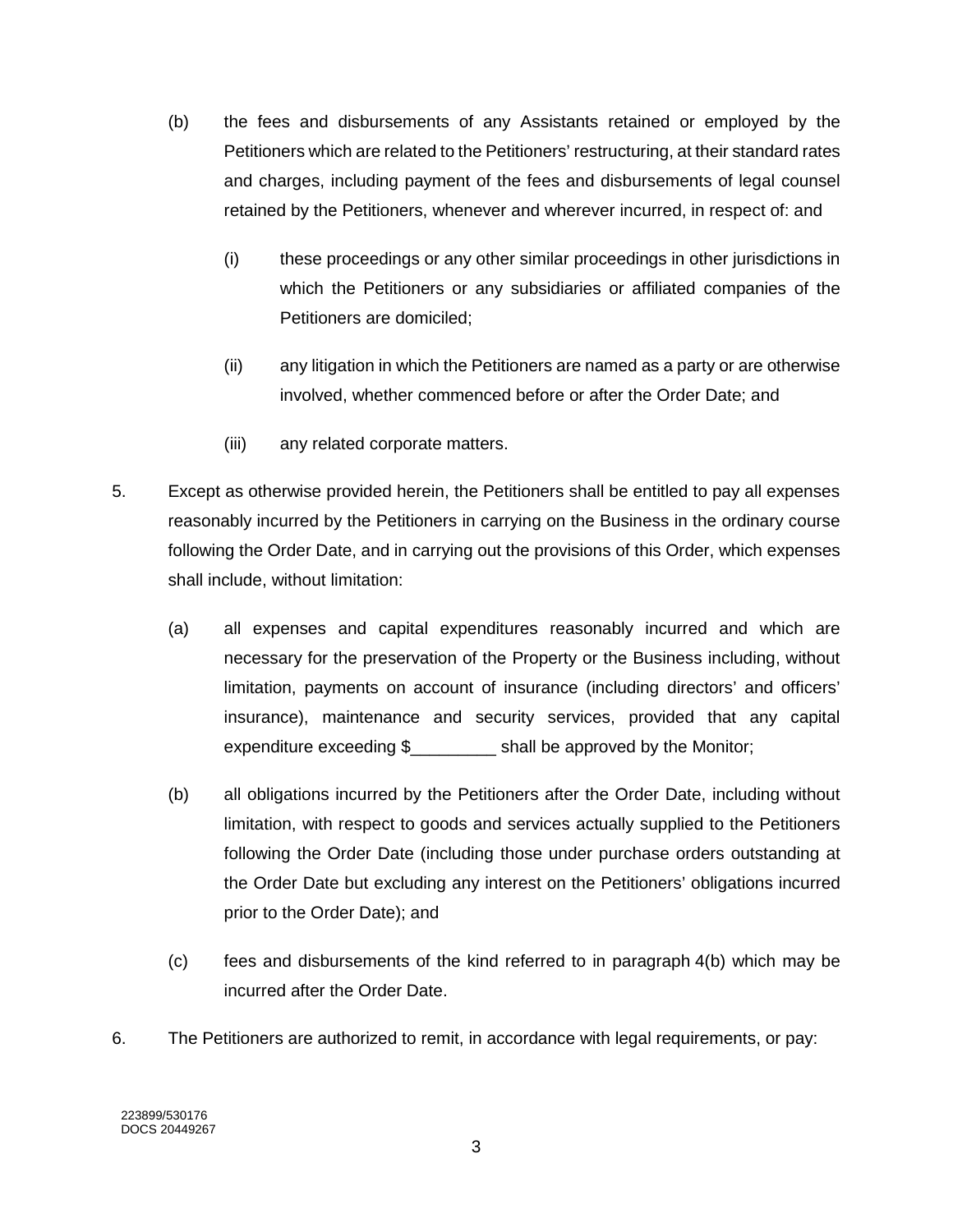- (a) any statutory deemed trust amounts in favour of the Crown in right of Canada or of any Province thereof or any other taxation authority which are required to be deducted from Wages, including, without limitation, amounts in respect of (i) employment insurance, (ii) Canada Pension Plan, (iii) Quebec Pension Plan, and (iv) income taxes or any such claims which are to be paid pursuant to Section 6(3) of the CCAA;
- (b) all goods and services or other applicable sales taxes (collectively, "**Sales Taxes**") required to be remitted by the Petitioners in connection with the sale of goods and services by the Petitioners, but only where such Sales Taxes accrue or are collected after the Order Date, or where such Sales Taxes accrued or were collected prior to the Order Date but not required to be remitted until on or after the Order Date; and
- (c) any amount payable to the Crown in right of Canada or of any Province thereof or any political subdivision thereof or any other taxation authority in respect of municipal property taxes, municipal business taxes or other taxes, assessments or levies of any nature or kind which are entitled at law to be paid in priority to claims of secured creditors.
- 7. Until such time as a real property lease is disclaimed in accordance with the CCAA, the Petitioners shall pay all amounts constituting rent or payable as rent under real property leases (including, for greater certainty, common area maintenance charges, utilities and realty taxes and any other amounts payable as rent to the landlord under the lease) based on the terms of existing lease arrangements or as otherwise may be negotiated between the Petitioners and the landlord from time to time ("**Rent**"), for the period commencing from and including the Order Date, twice-monthly in equal payments on the first and fifteenth day of the month in advance (but not in arrears). On the date of the first of such payments, any Rent relating to the period commencing from and including Order Date shall also be paid.
- 8. Except as specifically permitted herein, the Petitioners are hereby directed, until further Order of this Court: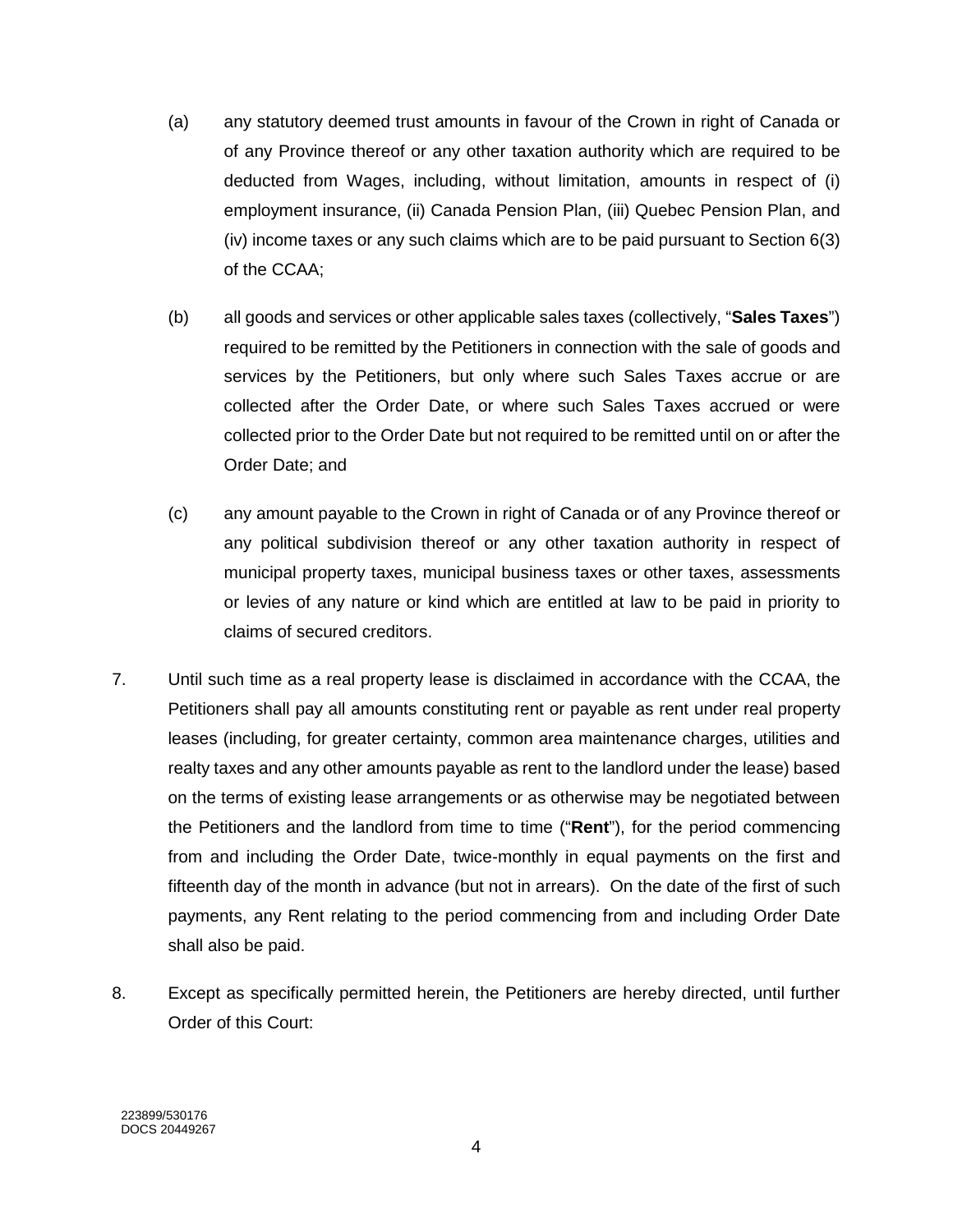- (a) to make no payments of principal, interest thereon or otherwise on account of amounts owing by the Petitioners to any of its creditors as of the Order Date except as authorized by this Order;
- (b) to make no payments in respect of any financing leases which create security interests;
- (c) to grant no security interests, trust, mortgages, liens, charges or encumbrances upon or in respect of any of its Property, nor become a guarantor or surety, nor otherwise become liable in any manner with respect to any other person or entity except as authorized by this Order;
- (d) to not grant credit except in the ordinary course of the Business only to its customers for goods and services actually supplied to those customers, provided such customers agree that there is no right of set-off in respect of amounts owing for such goods and services against any debt owing by the Petitioners to such customers as of the Order Date; and
- (e) to not incur liabilities except in the ordinary course of Business.

# **STAY OF PROCEEDINGS, RIGHTS AND REMEDIES**

- <span id="page-23-0"></span>9. Until and including June \_\_\_, 2020, or such later date as this Court may order (the "**Stay Period**"), no action, suit or proceeding in any court or tribunal (each, a "**Proceeding**") against or in respect of the Petitioners or the Monitor, or affecting the Business or the Property, shall be commenced or continued except with the written consent of the Petitioners and the Monitor or with leave of this Court, and any and all Proceedings currently under way against or in respect of the Petitioners or affecting the Business or the Property are hereby stayed and suspended pending further Order of this Court.
- <span id="page-23-1"></span>10. During the Stay Period, all rights and remedies of any individual, firm, corporation, governmental body or agency, or any other entities (all of the foregoing, collectively being "**Persons**" and each being a "**Person**") against or in respect of the Petitioners or the Monitor, or affecting the Business or the Property, are hereby stayed and suspended except with the written consent of the Petitioners and the Monitor or leave of this Court.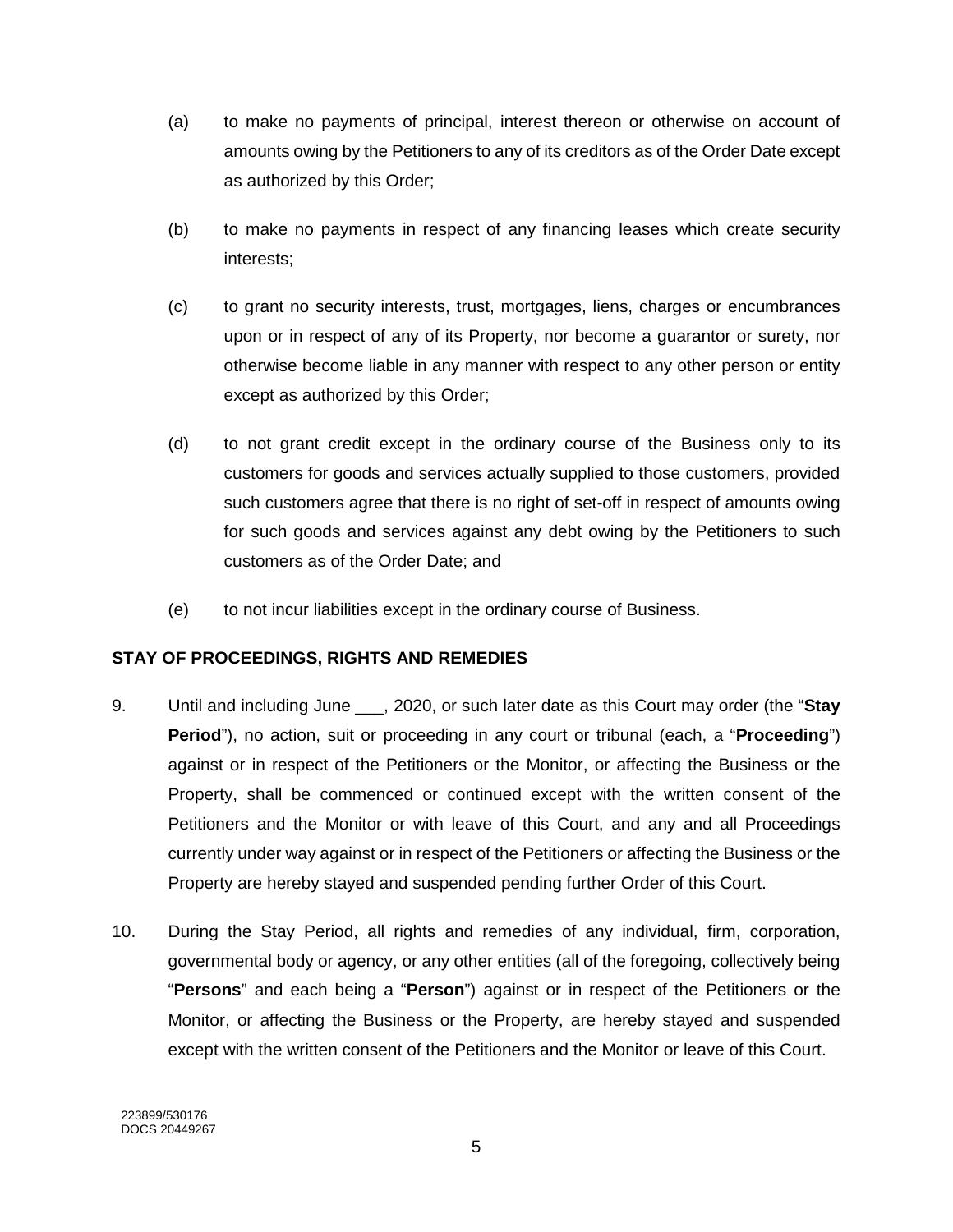11. Nothing in this Order, including paragraphs [9](#page-23-0) and [10,](#page-23-1) shall: (i) empower the Petitioners to carry on any business which the Petitioners are not lawfully entitled to carry on; (ii) affect such investigations, actions, suits or proceedings by a regulatory body as are permitted by Section 11.1 of the CCAA; (iii) prevent the filing of any registration to preserve or perfect a mortgage, charge or security interest (subject to the provisions of Section 39 of the CCAA relating to the priority of statutory Crown securities); or (iv) prevent the registration or filing of a lien or claim for lien or the commencement of a Proceeding to protect lien or other rights that might otherwise be barred or extinguished by the effluxion of time, provided that no further step shall be taken in respect of such lien, claim for lien or Proceeding except for service of the initiating documentation on the Petitioners.

### **NO INTERFERENCE WITH RIGHTS**

12. During the Stay Period, no Person shall discontinue, fail to honour, alter, interfere with, repudiate, terminate or cease to perform any right, renewal right, contract, agreement, licence or permit in favour of or held by the Petitioner, except with the written consent of the Petitioners and the Monitor or leave of this Court.

#### **CONTINUATION OF SERVICES**

13. During the Stay Period, all Persons having oral or written agreements with the Petitioners or mandates under an enactment for the supply of goods and/or services, including without limitation all computer software, communication and other data services, centralized banking services, payroll services, insurance, transportation, services, utility or other services to the Business or the Petitioners, are hereby restrained until further Order of this Court from discontinuing, altering, interfering with, or terminating the supply of such goods or services as may be required by the Petitioners, and that the Petitioners shall be entitled to the continued use of their current premises, telephone numbers, facsimile numbers, internet addresses and domain names, provided in each case that the normal prices or charges for all such goods or services received after the Order Date are paid by the Petitioners in accordance with normal payment practices of the Petitioners or such other practices as may be agreed upon by the supplier or service provider and the Petitioners and the Monitor, or as may be ordered by this Court.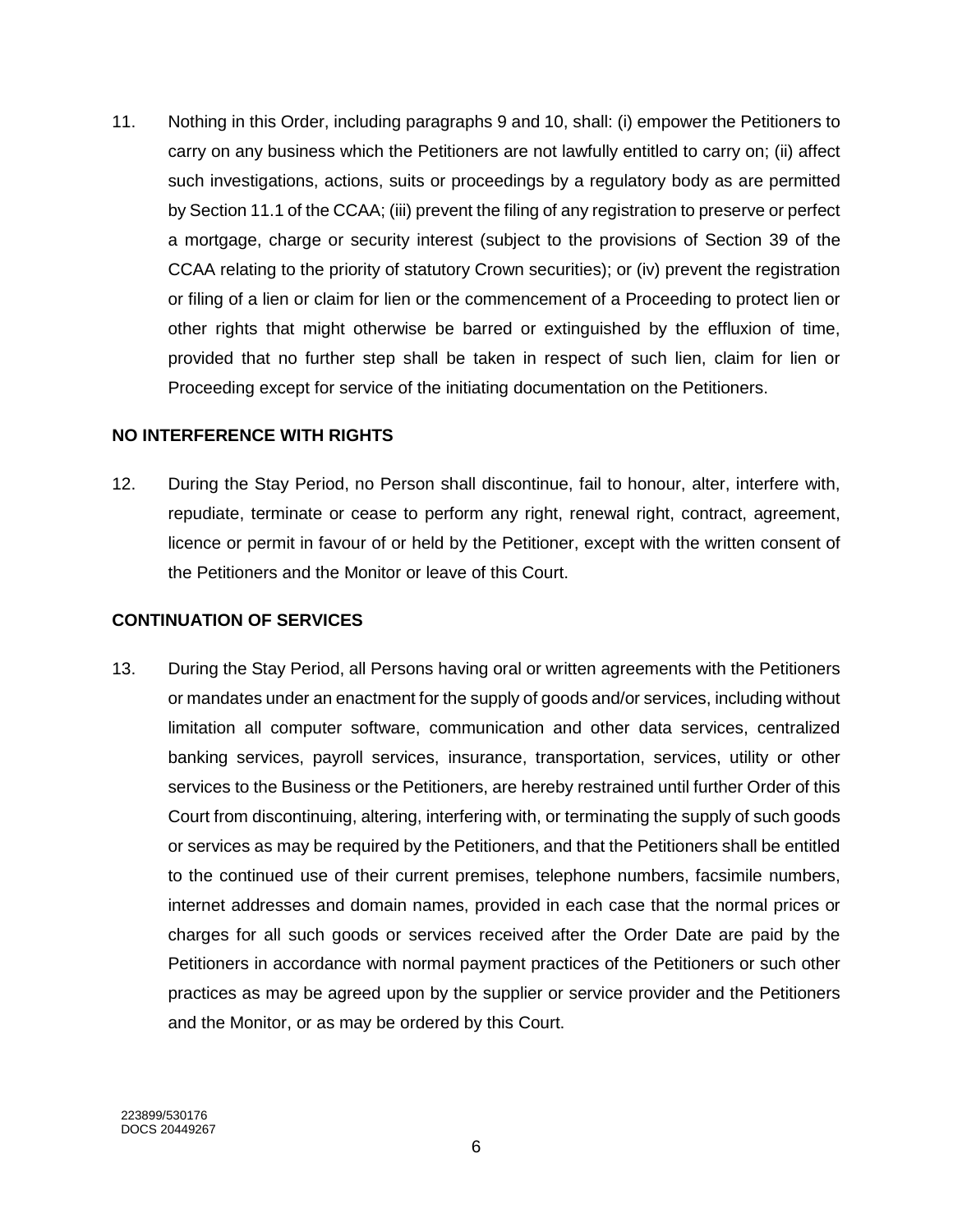### **NON-DEROGATION OF RIGHTS**

14. Notwithstanding any provision in this Order, no Person shall be prohibited from requiring immediate payment for goods, services, use of leased or licensed property or other valuable consideration provided on or after the Order Date, nor shall any Person be under any obligation to advance or re-advance any monies or otherwise extend any credit to the Petitioners on or after the Order Date. Nothing in this Order shall derogate from the rights conferred and obligations imposed by the CCAA.

## **PROCEEDINGS AGAINST DIRECTORS AND OFFICERS**

15. During the Stay Period, and except as permitted by subsection 11.03(2) of the CCAA, no Proceeding may be commenced or continued against the directors or officers of the Petitioners or Paper Excellence Canada Holdings Corporation ("**PEC**") with respect to any claim against the directors or officers that arose before the date hereof and that relates to any obligations of the Petitioners whereby the directors or officers of the Petitioners or PEC are alleged under any law to be liable in their capacity as directors or officers for the payment or performance of such obligations, until a compromise or arrangement in respect of the Petitioners, if one is filed, is sanctioned by this Court or is refused by the creditors of the Petitioners or this Court. Nothing in this Order, including in this paragraph, shall prevent the commencement of a Proceeding to preserve any claim against a director or officer of the Petitioners or PEC that might otherwise be barred or extinguished by the effluxion of time, provided that no further step shall be taken in respect of such Proceeding except for service of the initiating documentation on the applicable director or officer.

# **DIRECTORS AND OFFICERS INDEMNIFICATION AND CHARGE**

- <span id="page-25-0"></span>16. The Petitioners shall indemnify their directors and officers and the directors and officers of PEC against obligations and liabilities that they may incur as directors or officers of the Petitioners after the commencement of the within proceedings, except to the extent that, with respect to any director or officer, the obligation or liability was incurred as a result of the director's or officer's gross negligence or wilful misconduct.
- 223899/530176 17. The directors and officers of the Petitioners and PEC shall be entitled to the benefit of and are hereby granted a charge (the "**Directors' Charge**") on the Property, which charge shall not exceed an aggregate amount of \$500,000, as security for the indemnity provided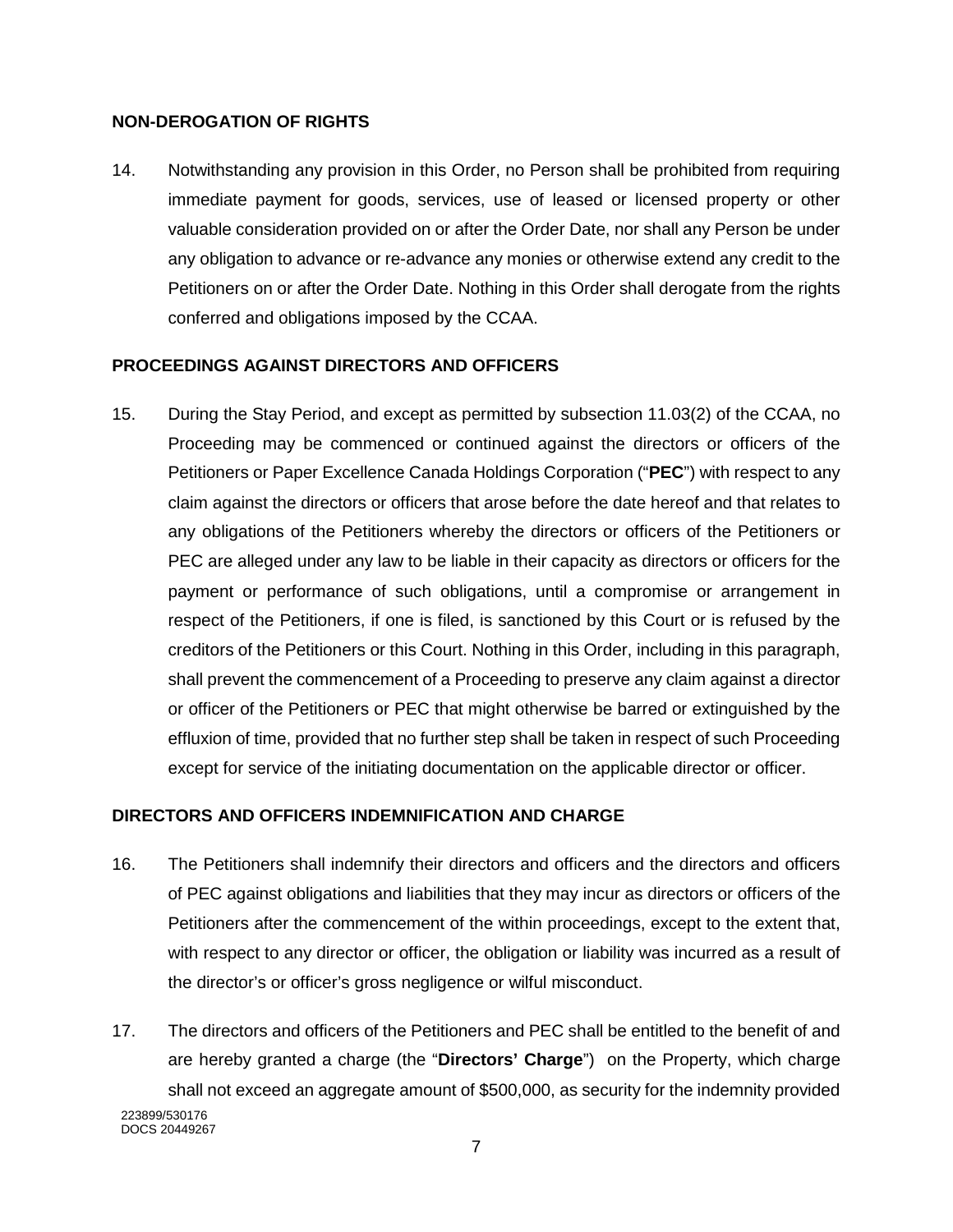in paragraph [16](#page-25-0) of this Order. The Directors' Charge shall have the priority set out in paragraphs [28](#page-29-0) and [30](#page-29-1) herein.

18. Notwithstanding any language in any applicable insurance policy to the contrary, (a) no insurer shall be entitled to be subrogated to or claim the benefit of the Directors' Charge, and (b) the directors and officers of the Petitioners or PEC shall only be entitled to the benefit of the Directors' Charge to the extent that they do not have coverage under any directors' and officers' insurance policy, or to the extent that such coverage is insufficient to pay amounts indemnified in accordance with paragraph [16](#page-25-0) of this Order.

## **APPOINTMENT OF MONITOR**

- 19. Ernst & Young Inc. is hereby appointed pursuant to the CCAA as the Monitor, an officer of this Court, to monitor the business and financial affairs of the Petitioners with the powers and obligations set out in the CCAA or set forth herein, and that the Petitioners and their shareholders, officers, directors, and Assistants shall advise the Monitor of all material steps taken by the Petitioners pursuant to this Order, and shall co-operate fully with the Monitor in the exercise of its powers and discharge of its obligations and provide the Monitor with the assistance that is necessary to enable the Monitor to adequately carry out the Monitor's functions.
- 20. The Monitor, in addition to its prescribed rights and obligations under the CCAA, is hereby directed and empowered to:
	- (a) monitor the Petitioners' receipts and disbursements;
	- (b) report to this Court at such times and intervals as the Monitor may deem appropriate with respect to matters relating to the Property, the Business, and such other matters as may be relevant to the proceedings herein;
	- (c) advise the Petitioner in the preparation of the Petitioner's cash flow statements and reporting;
	- (d) have full and complete access to the Property, including the premises, books, records, data, including data in electronic form, and other financial documents of the Petitioners, to the extent that is necessary to adequately assess the Petitioners' business and financial affairs or to perform its duties arising under this Order;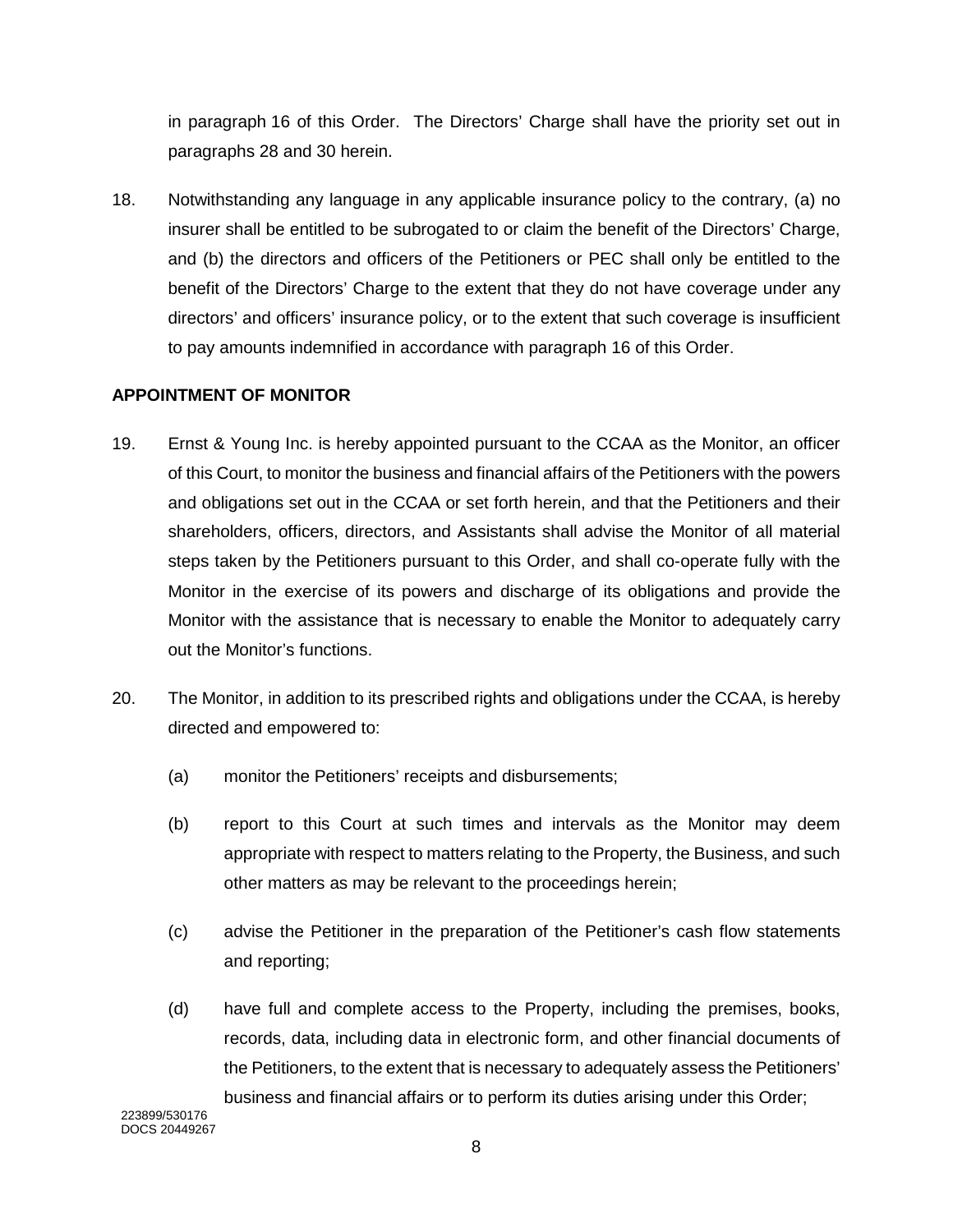- (e) be at liberty to engage independent legal counsel or such other persons as the Monitor deems necessary or advisable respecting the exercise of its powers and performance of its obligations under this Order; and
- (f) perform such other duties as are required by this Order or by this Court from time to time.
- 21. The Monitor shall not take possession of the Property and shall take no part whatsoever in the management or supervision of the management of the Business and shall not, by fulfilling its obligations hereunder, or by inadvertence in relation to the due exercise of powers or performance of duties under this Order, be deemed to have taken or maintained possession or control of the Business or Property, or any part thereof, and nothing in this Order shall be construed as resulting in the Monitor being an employer or a successor employer, within the meaning of any statute, regulation or rule of law or equity, for any purpose whatsoever.
- 22. Nothing herein contained shall require or allow the Monitor to occupy or to take control, care, charge, possession or management (separately and/or collectively, "**Possession**") of any of the Property that might be environmentally contaminated, might be a pollutant or a contaminant, or might cause or contribute to a spill, discharge, release or deposit of a substance contrary to any federal, provincial or other law respecting the protection, conservation, enhancement, remediation or rehabilitation of the environment or relating to the disposal of waste or other contamination including, without limitation, the *Canadian Environmental Protection Act* (Canada), the *Fisheries Act* (Canada), the *British Columbia Environmental Management Act* (British Columbia), the *British Columbia Fish Protection Act* (British Columbia), the *Environment Act* (Nova Scotia), the *Occupational Health and Safety Act* (Nova Scotia), the *Water Resources Protection Act* (Nova Scotia), the *Wilderness Areas Protection Act* (Nova Scotia) and regulations thereunder (the "**Environmental Legislation**"), provided however that nothing herein shall exempt the Monitor from any duty to report or make disclosure imposed by applicable Environmental Legislation. For greater certainty, the Monitor shall not, as a result of this Order or anything done in pursuance of the Monitor's duties and powers under this Order, be deemed to be in Possession of any of the Property within the meaning of any Environmental Legislation, unless it is actually in possession.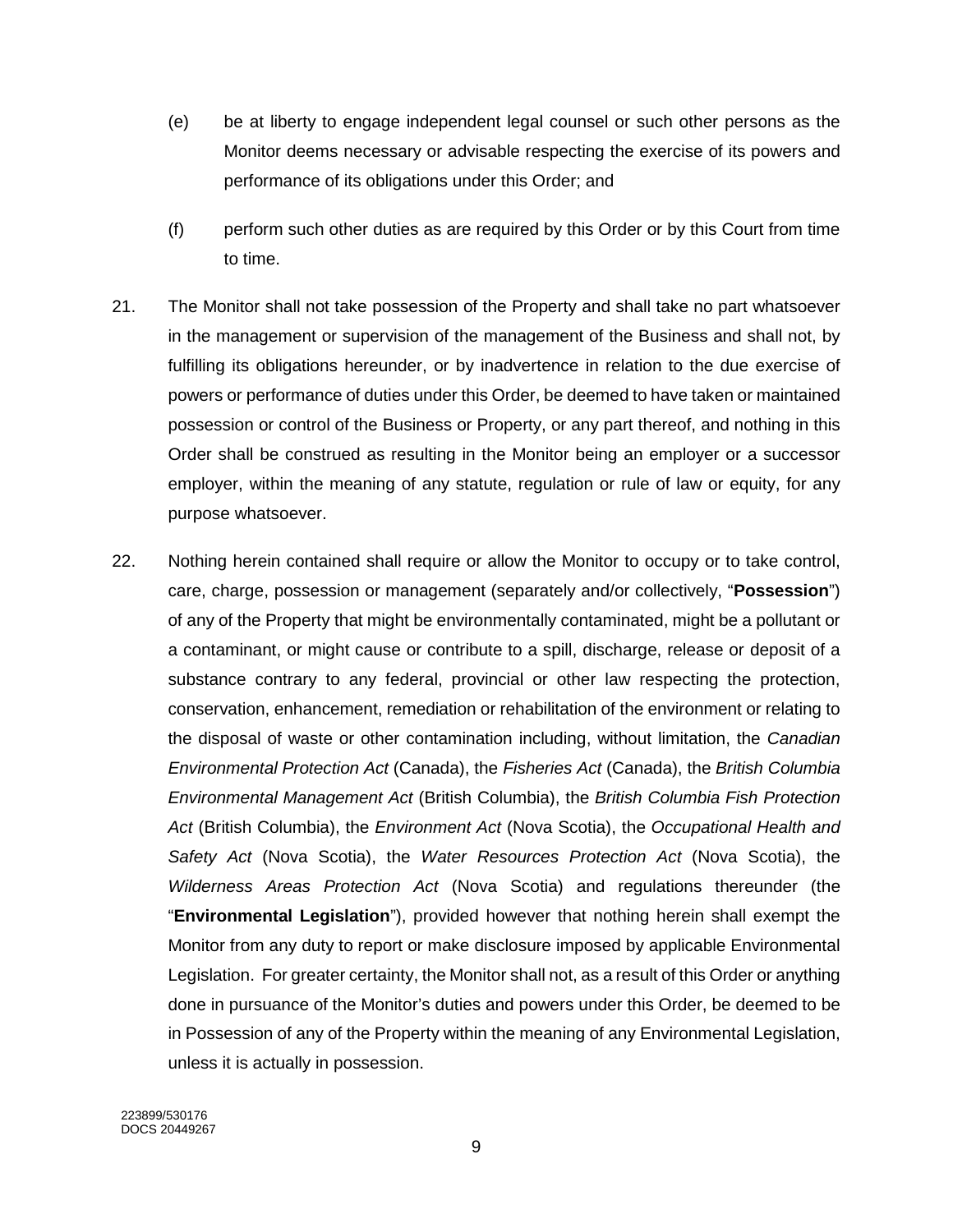- 23. The Monitor shall provide any creditor of the Petitioners with information provided by the Petitioners in response to reasonable requests for information made in writing by such creditor addressed to the Monitor. The Monitor shall not have any responsibility or liability with respect to the information disseminated by it pursuant to this paragraph. In the case of information that the Monitor has been advised by the Petitioners is confidential, the Monitor shall not provide such information to creditors unless otherwise directed by this Court or on such terms as the Monitor and the Petitioners may agree.
- 24. In addition to the rights and protections afforded the Monitor under the CCAA or as an officer of this Court, the Monitor shall incur no liability or obligation as a result of its appointment or the carrying out of the provisions of this Order, save and except for any gross negligence or wilful misconduct on its part. Nothing in this Order shall derogate from the rights and protections afforded the Monitor by the CCAA or any applicable legislation.

### **ADMINISTRATION CHARGE**

- 25. The Monitor, counsel to the Monitor, if any, and counsel to the Petitioners shall be paid their reasonable fees and disbursements, in each case at their standard rates and charges, by the Petitioners as part of the cost of these proceedings. The Petitioners are hereby authorized and directed to pay the accounts of the Monitor, counsel to the Monitor and counsel to the Petitioners on a periodic basis and, in addition, the Petitioners are hereby authorized to pay to the Monitor, counsel to the Monitor, and counsel to the Petitioners, retainers to be held by them as security for payment of their respective fees and disbursements outstanding from time to time.
- 26. The Monitor and its legal counsel shall pass their accounts from time to time, and for this purpose the accounts of the Monitor and its legal counsel are hereby referred to a judge of the British Columbia Supreme Court who may determine the manner in which such accounts are to be passed, including by hearing the matter on a summary basis or referring the matter to a Registrar of this Court.
- 223899/530176 DOCS 20449267 27. The Monitor, counsel to the Monitor, if any, and counsel to the Petitioners shall be entitled to the benefit of and are hereby granted a charge (the "**Administration Charge**") on the Property, which charge shall not exceed an aggregate amount of \$500,000, as security for their respective fees and disbursements incurred at the standard rates and charges of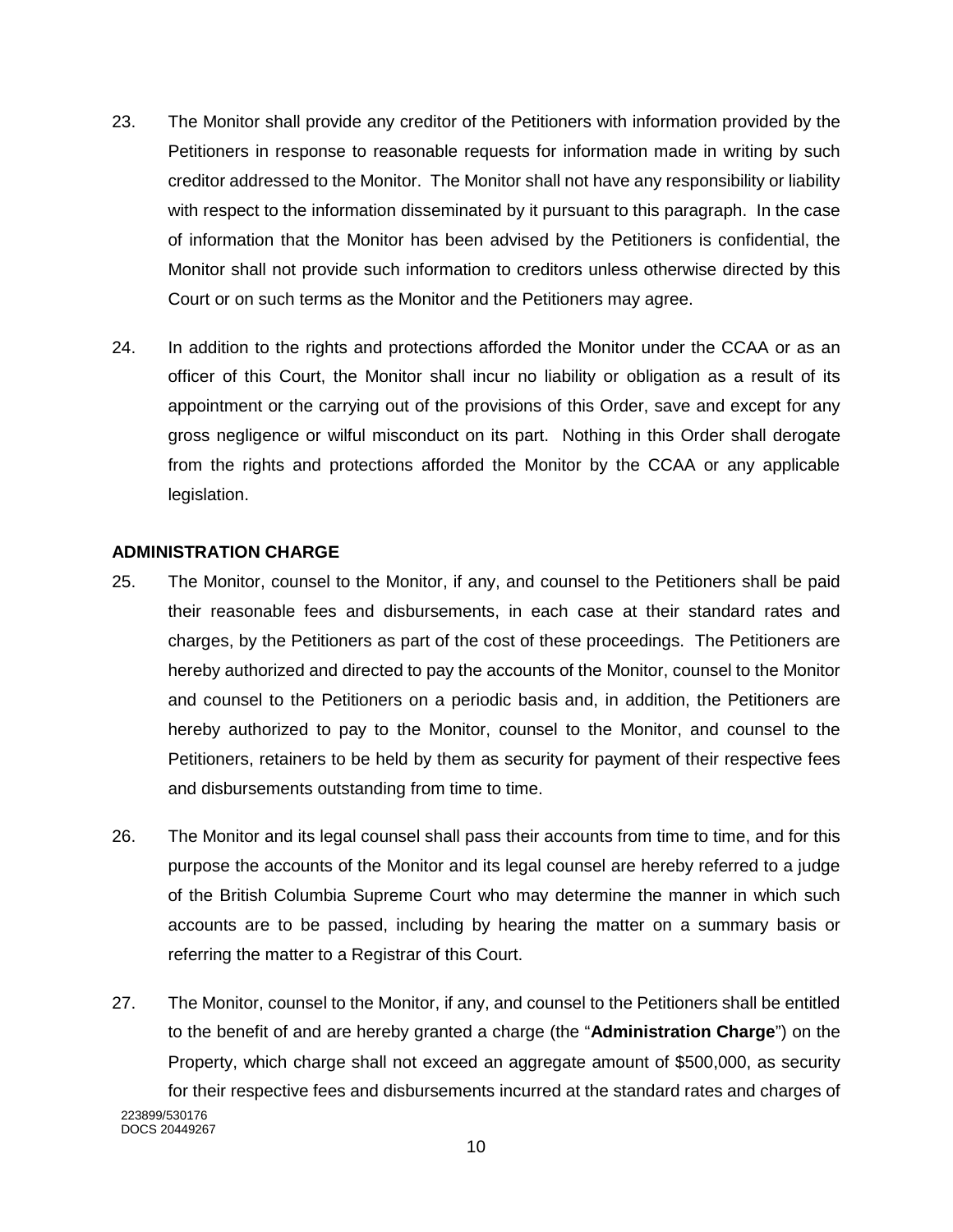the Monitor and such counsel, both before and after the making of this Order which are related to the Petitioners' restructuring. The Administration Charge shall have the priority set out in paragraphs [28](#page-29-0) and [30](#page-29-1) hereof.

## **VALIDITY AND PRIORITY OF CHARGES CREATED BY THIS ORDER**

<span id="page-29-0"></span>28. The priorities of the Administration Charge and the Directors' Charge, as among them, shall be as follows:

> First – Administration Charge (to the maximum amount of \$500,000); Second - Directors' Charge (to the maximum amount of \$500,000);

- 29. Any security documentation evidencing, or the filing, registration or perfection of, the Administration Charge and the Directors' Charge (collectively, the "**Charges**") shall not be required, and that the Charges shall be effective as against the Property and shall be valid and enforceable for all purposes, including as against any right, title or interest filed, registered or perfected subsequent to the Charges coming into existence, notwithstanding any failure to file, register or perfect any such Charges.
- <span id="page-29-1"></span>30. Each of the Charges shall constitute a mortgage, security interest, assignment by way of security and charge on the Property and such Charges shall rank in priority to all other security interests, trusts, liens, mortgages, charges and encumbrances and claims of secured creditors, statutory or otherwise (collectively, "**Encumbrances**"), in favour of any Person, save and except for:
	- (a) claims for deemed trust amounts provided for in subsection 37(2) of the CCAA;
	- (b) claims made by Persons who hold valid and enforceable Encumbrances and who did not receive notice of the Application for this Order; and
	- (c) those claims contemplated by section 11.8(8) of the CCAA.
- 31. Except as otherwise expressly provided herein, or as may be approved by this Court, the Petitioners shall not grant or suffer to exist any Encumbrances over any Property that rank in priority to, or *pari passu* with the Charges, unless the Petitioners obtain the prior written consent of the Monitor and the beneficiaries of the Administration Charge and the Director's Charge.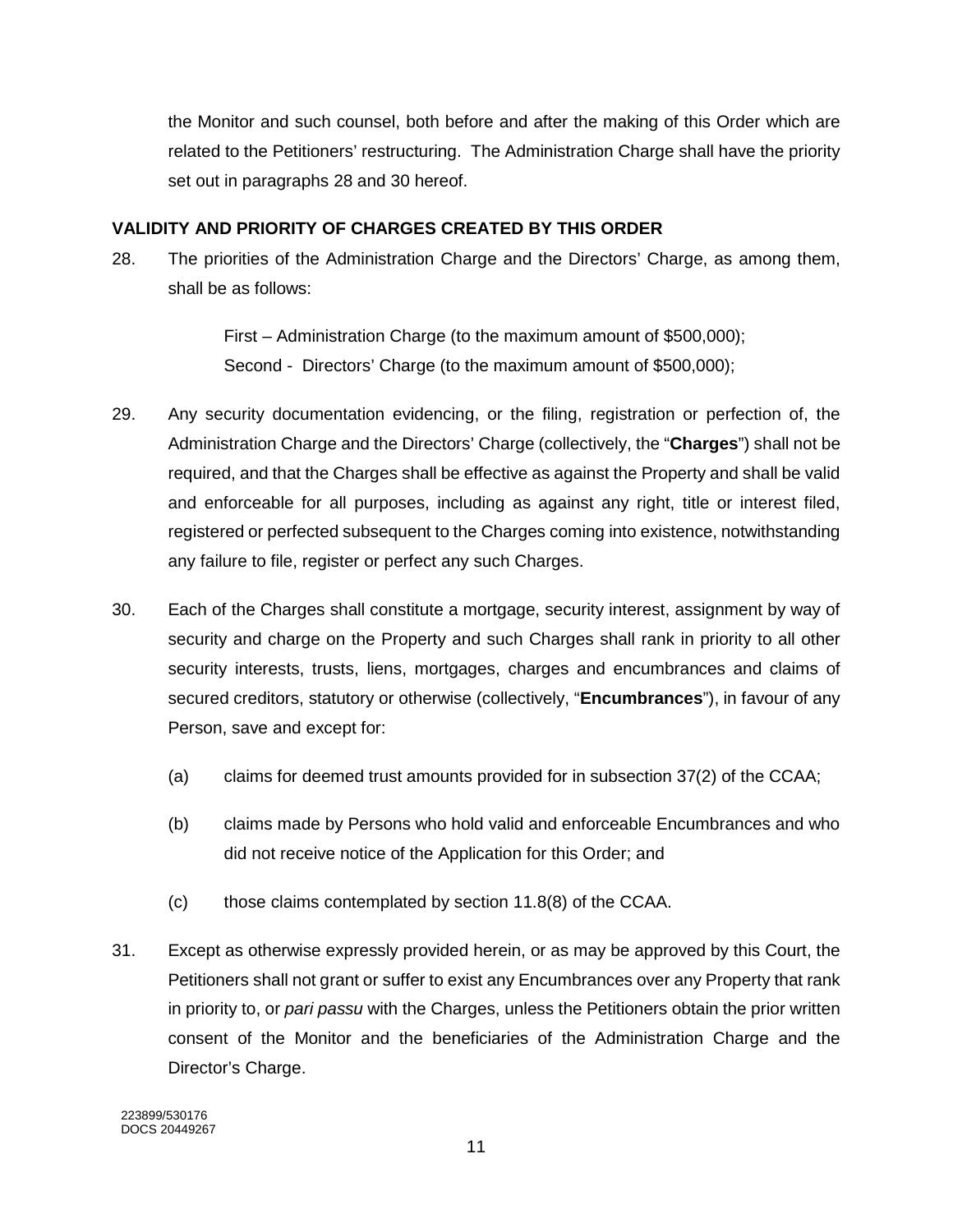- 32. The Charges shall not be rendered invalid or unenforceable and the rights and remedies of the chargees entitled to the benefit of the Charges (collectively, the "**Chargees**") shall not otherwise be limited or impaired in any way by (a) the pendency of these proceedings and the declarations of insolvency made herein; (b) any application(s) for bankruptcy order(s) issued pursuant to the BIA, or any bankruptcy order made pursuant to such applications; (c) the filing of any assignments for the general benefit of creditors made pursuant to the BIA; (d) the provisions of any federal or provincial statutes; or (e) any negative covenants, prohibitions or other similar provisions with respect to borrowings, incurring debt or the creation of Encumbrances, contained in any existing loan documents, lease, mortgage, security agreement, debenture, sublease, offer to lease or other agreement (collectively, an "**Agreement**") which binds the Petitioners; and notwithstanding any provision to the contrary in any Agreement:
	- (a) the creation of the Charges shall not create, nor be deemed to constitute, a breach by the Petitioners of any Agreement to which it is a party;
	- (b) none of the Chargees shall have any liability to any Person whatsoever as a result of the creation of the Charges; and
	- (c) the payments made by the Petitioners pursuant to this Order, and the granting of the Charges, do not and will not constitute preferences, fraudulent conveyances, transfers at undervalue, oppressive conduct, or other challengeable or voidable transactions under any applicable law.
- 33. Any Charge created by this Order over leases of real property in Canada shall only be a Charge in the Petitioners' interest in such real property leases.

# **SERVICE AND NOTICE**

34. The Monitor shall (i) without delay, publish in a notice containing the information prescribed under the CCAA, (ii) within five days after Order Date, (A) make this Order publicly available in the manner prescribed under the CCAA, (B) send, in the prescribed manner, a notice to every known creditor who has a claim against the Petitioners of more than \$1000, and (C) prepare a list showing the names and addresses of those creditors and the estimated amounts of those claims, and make it publicly available in the prescribed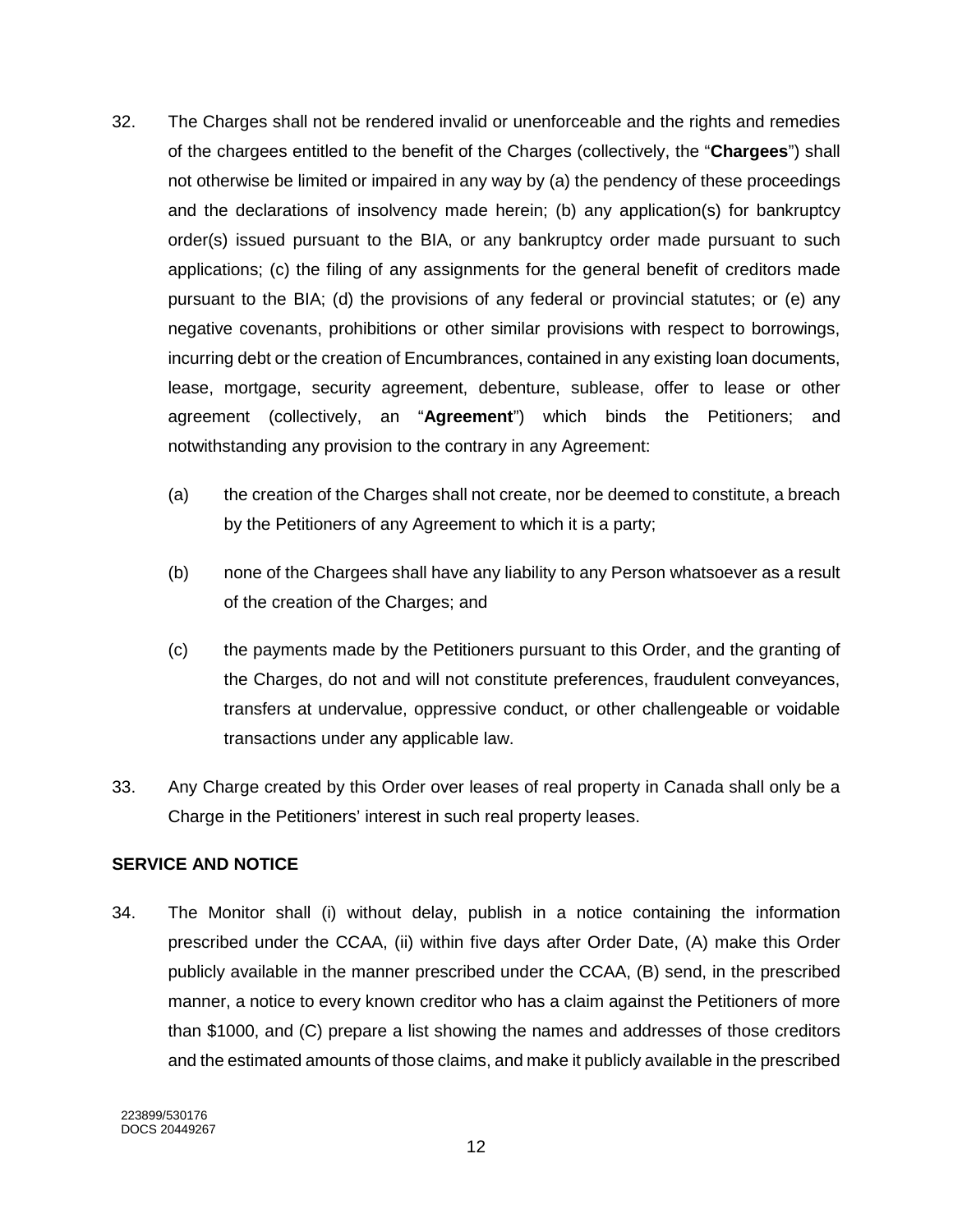manner, all in accordance with Section 23(1)(a) of the CCAA and the regulations made thereunder.

- <span id="page-31-0"></span>35. The Petitioners and the Monitor are at liberty to serve this Order, any other materials and orders in these proceedings, any notices or other correspondence, by forwarding true copies thereof by prepaid ordinary mail, courier, personal delivery or electronic transmission to the Petitioners' creditors or other interested parties at their respective addresses as last shown on the records of the Petitioners and that any such service or notice by courier, personal delivery or electronic transmission shall be deemed to be received on the next business day following the date of forwarding thereof, or if sent by ordinary mail, on the third business day after mailing.
- 36. Any Person that wishes to be served with any application and other materials in these proceedings must deliver to the Monitor by way of ordinary mail, courier, personal delivery or electronic transmission a request to be added to a service list (the "**Service List**") to be maintained by the Monitor. The Monitor shall post and maintain an up to date form of the Service List on its website at: ●.
- <span id="page-31-1"></span>37. Any party to these proceedings may serve any court materials in these proceedings by emailing a PDF or other electronic copy of such materials to counsels' email addresses as recorded on the Service List from time to time, and the Monitor shall post a copy of all prescribed materials on its website at: ●.
- 38. Notwithstanding paragraphs [35](#page-31-0) and [37](#page-31-1) of this Order, service of the Petition, the Notice of Hearing of Petition, any affidavits filed in support of the Petition and this Order shall be made on the Federal and British Columbia Crowns in accordance with the *Crown Liability and Proceedings Act,* R.S.C. 1985, c. C-50, and regulations thereto, in respect of the Federal Crown, and the *Crown Proceeding Act*, R.S.B.C. 1996, c. 89, in respect of the British Columbia Crown.

# **GENERAL**

39. The Petitioners or the Monitor may from time to time apply to this Court for directions in the discharge of its powers and duties hereunder.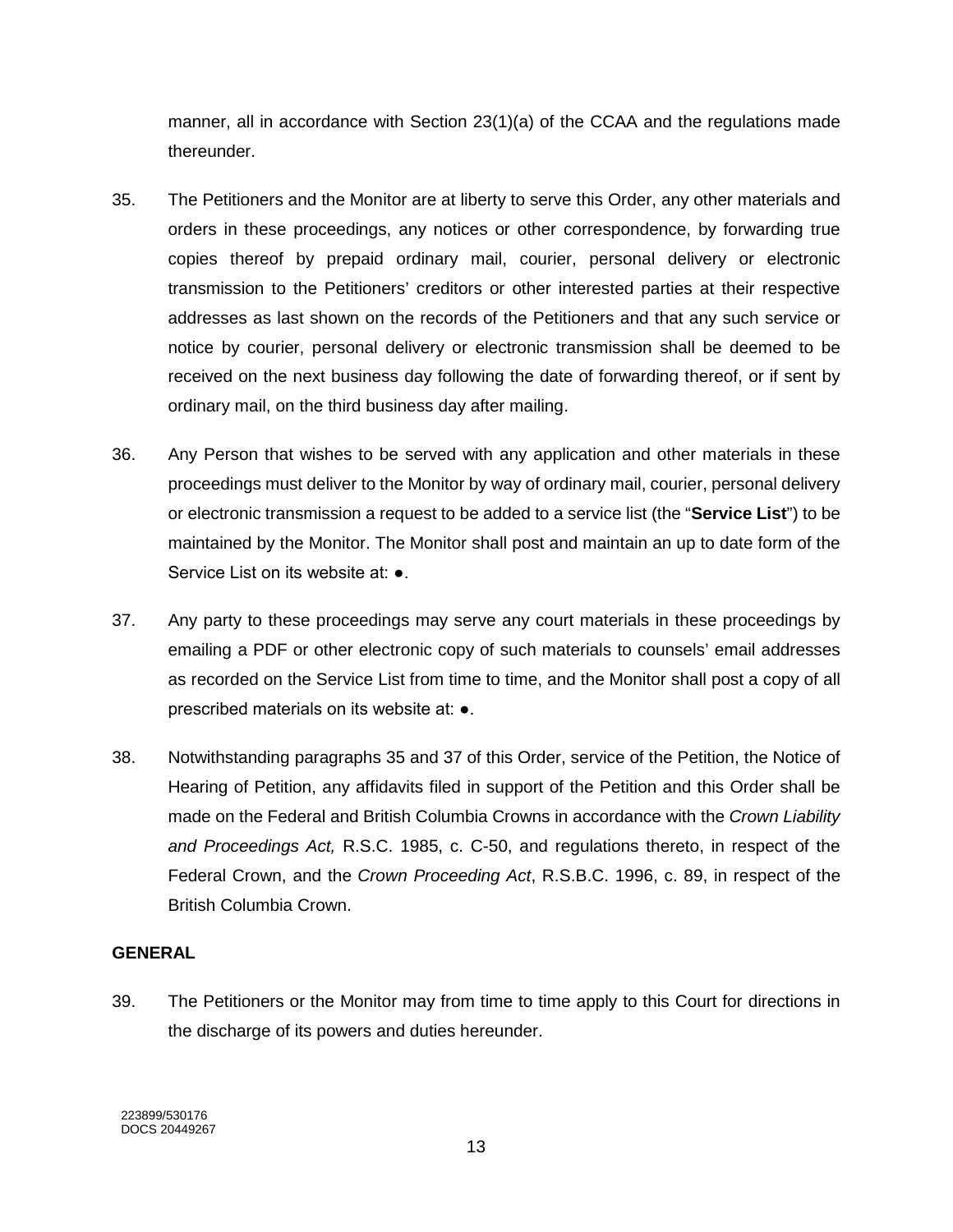- 40. Nothing in this Order shall prevent the Monitor from acting as an interim receiver, a receiver, a receiver and manager, or a trustee in bankruptcy of the Petitioners, the Business or the Property.
- 41. This Court requests the aid and recognition of other Canadian and foreign Courts, tribunal, regulatory or administrative bodies, including any Court or administrative tribunal of any federal or State Court or administrative body in the United States of America, to act in aid of and to be complementary to this Court in carrying out the terms of this Order where required. All courts, tribunals, regulatory and administrative bodies are hereby respectfully requested to make such orders and to provide such assistance to the Petitioners and to the Monitor, as an officer of this Court, as may be necessary or desirable to give effect to this Order, to grant representative status to the Monitor in any foreign proceeding, or to assist the Petitioners and the Monitor and their respective agents in carrying out the terms of this Order.
- 42. Each of the Petitioners and the Monitor be at liberty and is hereby authorized and empowered to apply to any court, tribunal, regulatory or administrative body, wherever located, for the recognition of this Order and for assistance in carrying out the terms of this Order and the Monitor is authorized and empowered to act as a representative in respect of the within proceedings for the purpose of having these proceedings recognized in a jurisdiction outside Canada, including acting as a foreign representative of the Petitioners to apply to the United States Bankruptcy Court for relief pursuant to Chapter 15 of the United States Bankruptcy Code, 11 U.S.C. §§ 101-1330, as amended.
- 43. The Petitioners may (subject to the provisions of the CCAA and the BIA) at any time file a voluntary assignment in bankruptcy or a proposal pursuant to the commercial reorganization provisions of the BIA if and when the Petitioners determine that such a filing is appropriate.
- 44. The Petitioners are hereby at liberty to apply for such further interim or interlocutory relief as they deems advisable within the time limited for Persons to file and serve Responses to the Petition.
- 45. Leave is hereby granted to hear any application in these proceedings on two (2) clear days' notice after delivery to all parties on the Service List of such Notice of Application

223899/530176 DOCS 20449267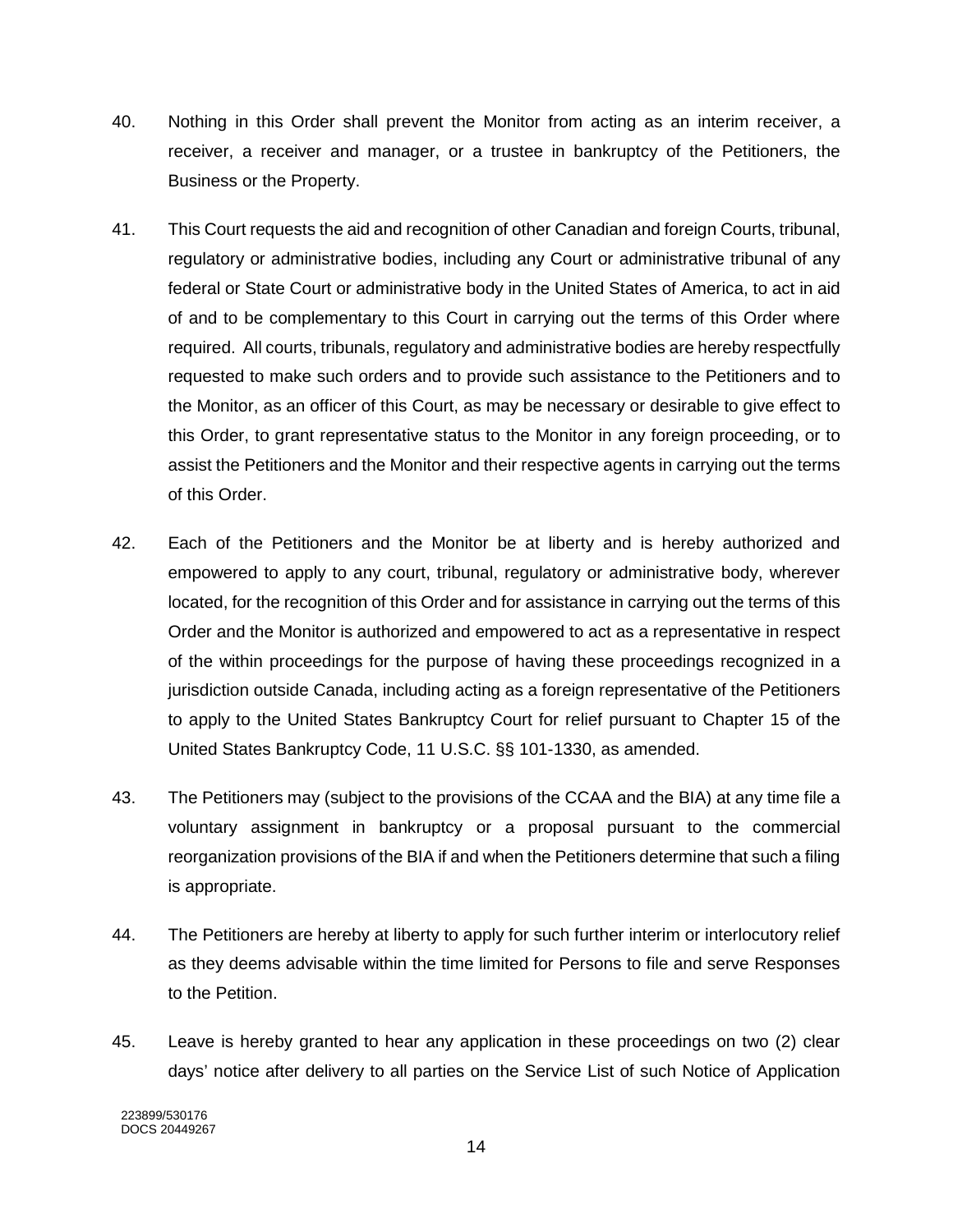and all affidavits in support, subject to the Court in its discretion further abridging or extending the time for service.

- 46. Any interested party (including the Petitioners and the Monitor) may apply to this Court to vary or amend this Order on not less than seven (7) days' notice to all parties on the Service List and to any other party or parties likely to be affected by the order sought or upon such other notice, if any, as this Court may order.
- 47. Endorsement of this Order by counsel appearing on this application is hereby dispensed with.
- 48. This Order and all of its provisions are effective as of 12:01 a.m. local Vancouver time on the Order Date.

THE FOLLOWING PARTIES APPROVE THE FORM OF THIS ORDER AND CONSENT TO EACH OF THE ORDERS, IF ANY, THAT ARE INDICATED ABOVE AS BEING BY CONSENT::

SEAN COLLINS Counsel for the Petitioners BY THE COURT

REGISTRAR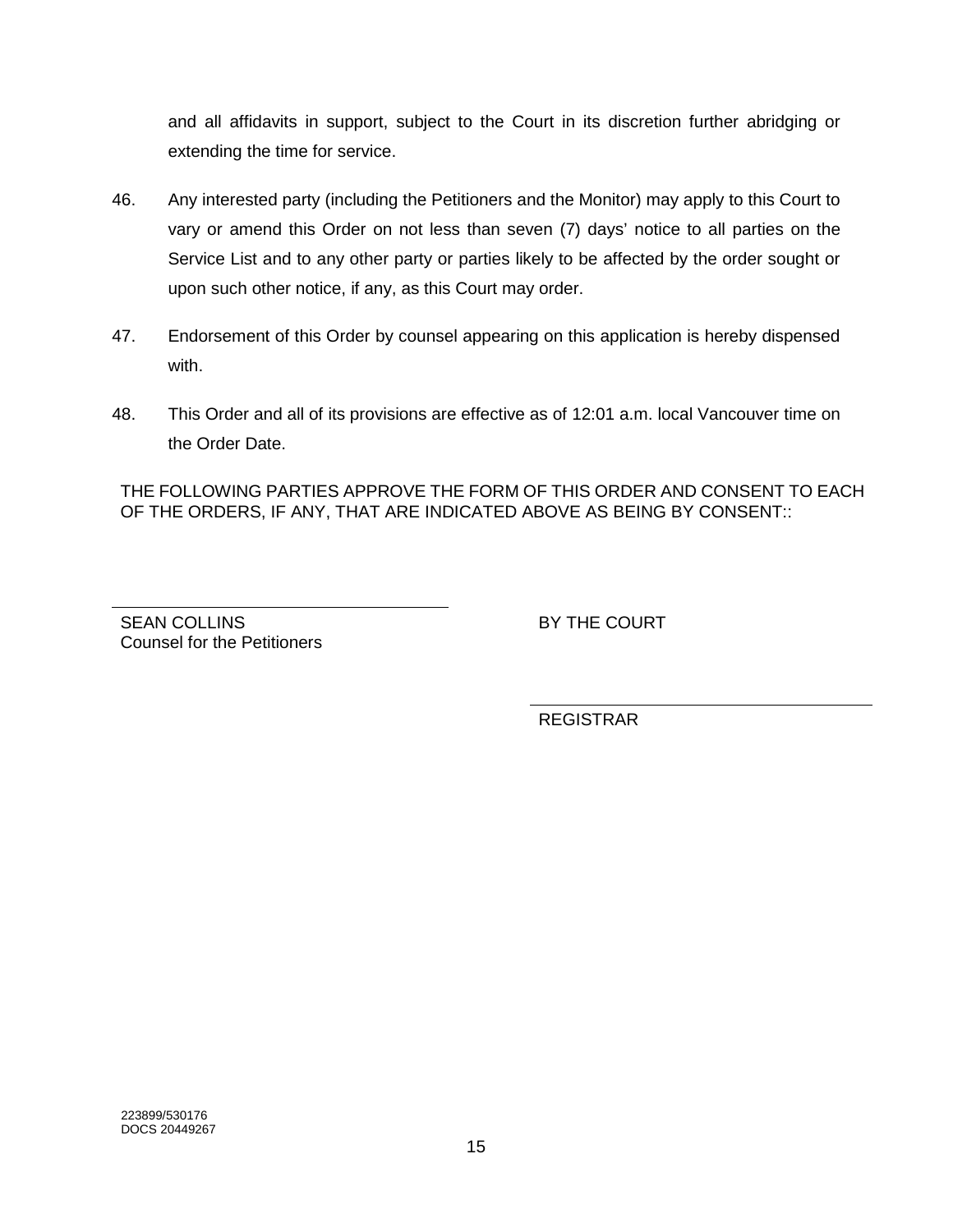# **SCHEDULE "A"**

# (List of Counsel)

| <b>Counsel Name</b> | <b>Appearing For</b>               |
|---------------------|------------------------------------|
| Sean Collins        | <b>Counsel for the Petitioners</b> |
|                     |                                    |
|                     |                                    |
|                     |                                    |
|                     |                                    |
|                     |                                    |